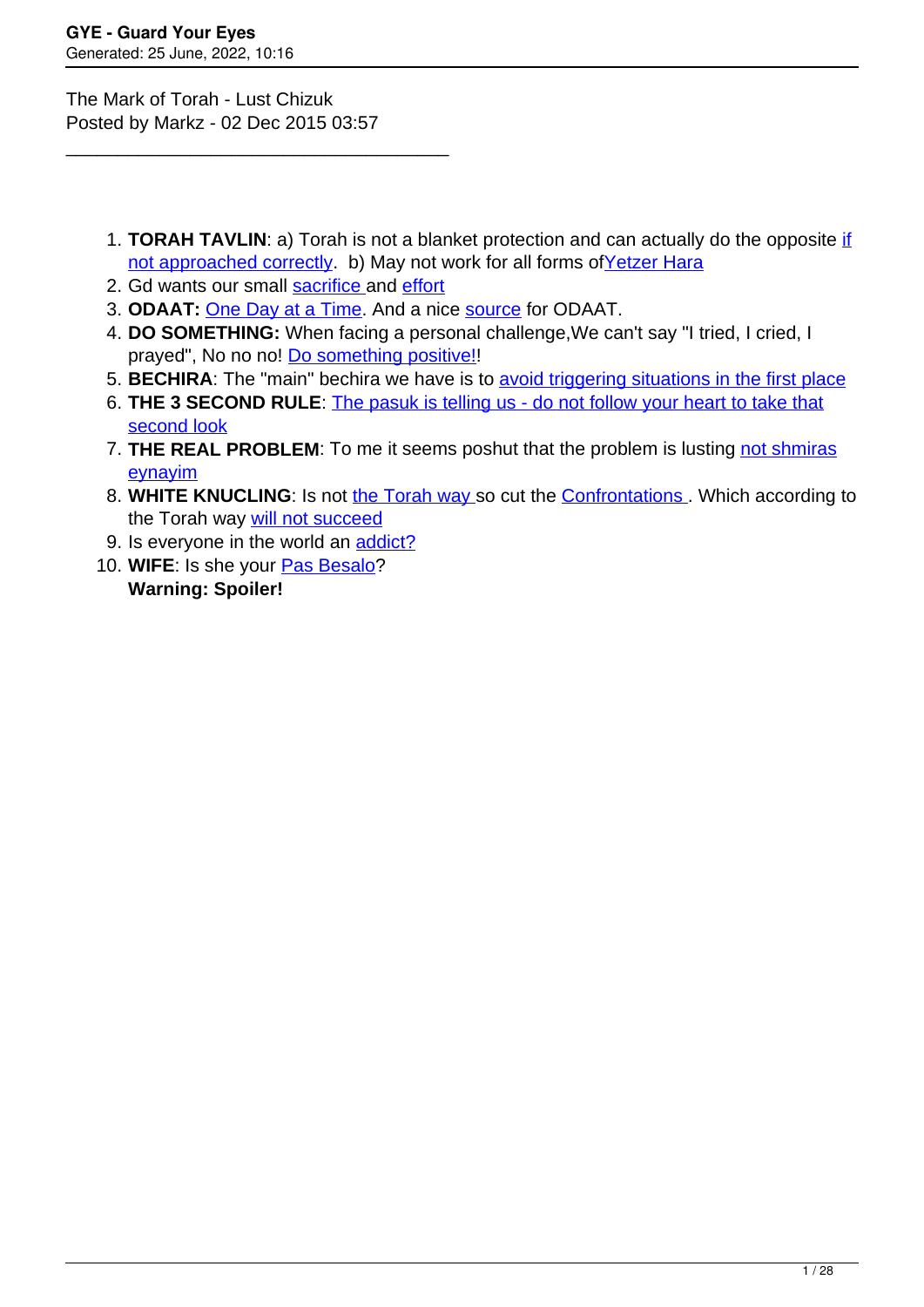- 11. **INTENT**: I'm a lustaholic and I want [Intimacy](https://guardyoureyes.com/forum/13-BEIS-HAMEDRASH/270101-The-Mark-of-Torah---Lust-Chizuk?limit=15&start=30#271823) leshem shamayim. Honest?
- 12. **TESHUVA**: Teshuva (the way we understand it) is [NOT recovery b](https://guardyoureyes.com/forum/13-BEIS-HAMEDRASH/270101-The-Mark-of-Torah---Lust-Chizuk?limit=15&start=30#273192)ut a ploy
- 13. in the Zohar, it is said the sin of wasted seed is the worst sin for which no recovery is possible. And that relations with non-Jews attaches to us even in Olam Haba. What are the [defenses against these charges?](https://guardyoureyes.com/forum/13-BEIS-HAMEDRASH/270101-The-Mark-of-Torah---Lust-Chizuk?limit=15&start=45#273465)

**SCOURCES**:

- 1. The prohibition of **[V'NISHMARTA and V'LO SASURU](https://guardyoureyes.com/forum/13-BEIS-HAMEDRASH/270101-The-Mark-of-Torah---Lust-Chizuk?limit=15&start=30#271968)**
- 2. including undressed unmarried *[gentile women](https://guardyoureyes.com/forum/13-BEIS-HAMEDRASH/270101-The-Mark-of-Torah---Lust-Chizuk?limit=15&start=30#273464)*
- 3. A wife is [like bread?](https://guardyoureyes.com/forum/13-BEIS-HAMEDRASH/270101-The-Mark-of-Torah---Lust-Chizuk?limit=15&start=60#274595)

# **HOLIDAYS**

- 1. Chanuka - [ODAAT](https://guardyoureyes.com/forum/13-BEIS-HAMEDRASH/270101-The-Mark-of-Torah---Lust-Chizuk?limit=15&start=15#270561)
- 2. Thank Gd [Al Hanissim](https://guardyoureyes.com/forum/13-BEIS-HAMEDRASH/270101-The-Mark-of-Torah---Lust-Chizuk?limit=15&start=15#270922)
- 3. The 3 Weeks We are building the [Beis Hamikdash](https://guardyoureyes.com/forum/13-BEIS-HAMEDRASH/270101-The-Mark-of-Torah---Lust-Chizuk?limit=15&start=135#293350) with GYE

======================================================================== ====

The Mark of Torah - Lust Chizuk Posted by OTR - 24 Feb 2016 02:37

\_\_\_\_\_\_\_\_\_\_\_\_\_\_\_\_\_\_\_\_\_\_\_\_\_\_\_\_\_\_\_\_\_\_\_\_\_

[markz wrote on 24 Feb 2016 02:05](/forum/id-278993)**:**

[OTR wrote on 24 Feb 2016 01:28](/forum/id-278987)**:**

Thought I would share one more thought:

I am not a big mussar advocate (with regard to addiction that is) but this thought really lifted my spirits. What a person can see in a day in these times is more pritzus than their great grandparents could maybe see in 70 years. It follows then that a second of guarding your eyes in THIS generation is more than the shmiras ainayim of the people in the earlier generations.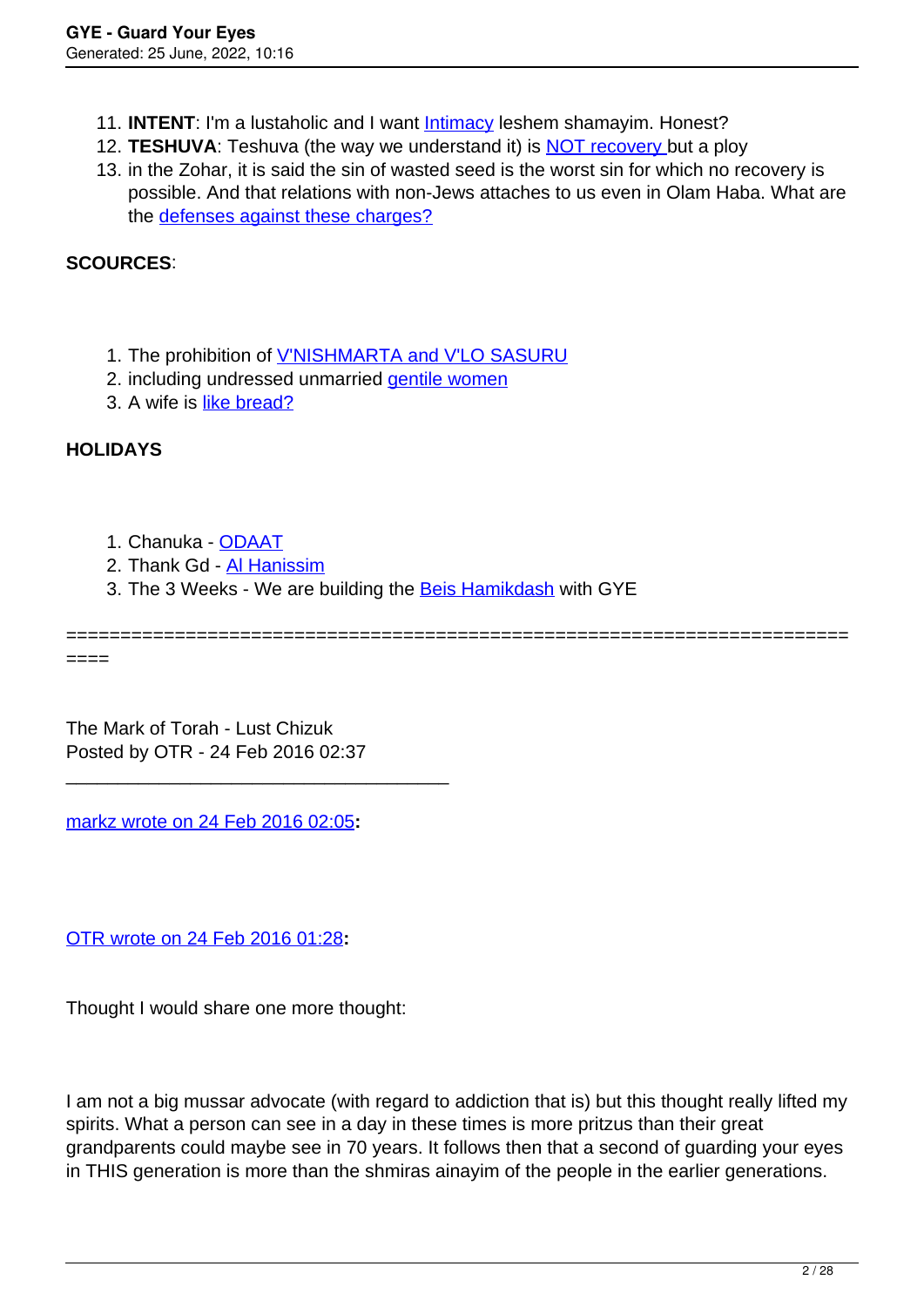Gemara Sanhedrin 98b

'Ulla said; Let him [The Messiah] come, but **let me not see** him.

??? ?? ??? ?? ??? ?? ?? ?????? ?????? ?? ????? ???? ????? ????? ([???? ?, ?\)](https://he.wikisource.org/wiki/%D7%A7%D7%98%D7%92%D7%95%D7%A8%D7%99%D7%94:%D7%9E%D7%99%D7%9B%D7%94_%D7%94_%D7%91) ??? ???? ?? ?? ????? ???? ???? ???? ?????? ?? ??? ????? ??? ???? ???? ??? ???????? ??? ??? [???] ???? ??? ????????

Can we say the following?

These amoraim knew that how difficult the test of Guarding Our Eyes would be that they said -Let the Days of Moshiach come, and **let me not see** - blindfold me, because the test is too great

Guys - we are here

We can do it

Lets bring Moshiach Now bb"a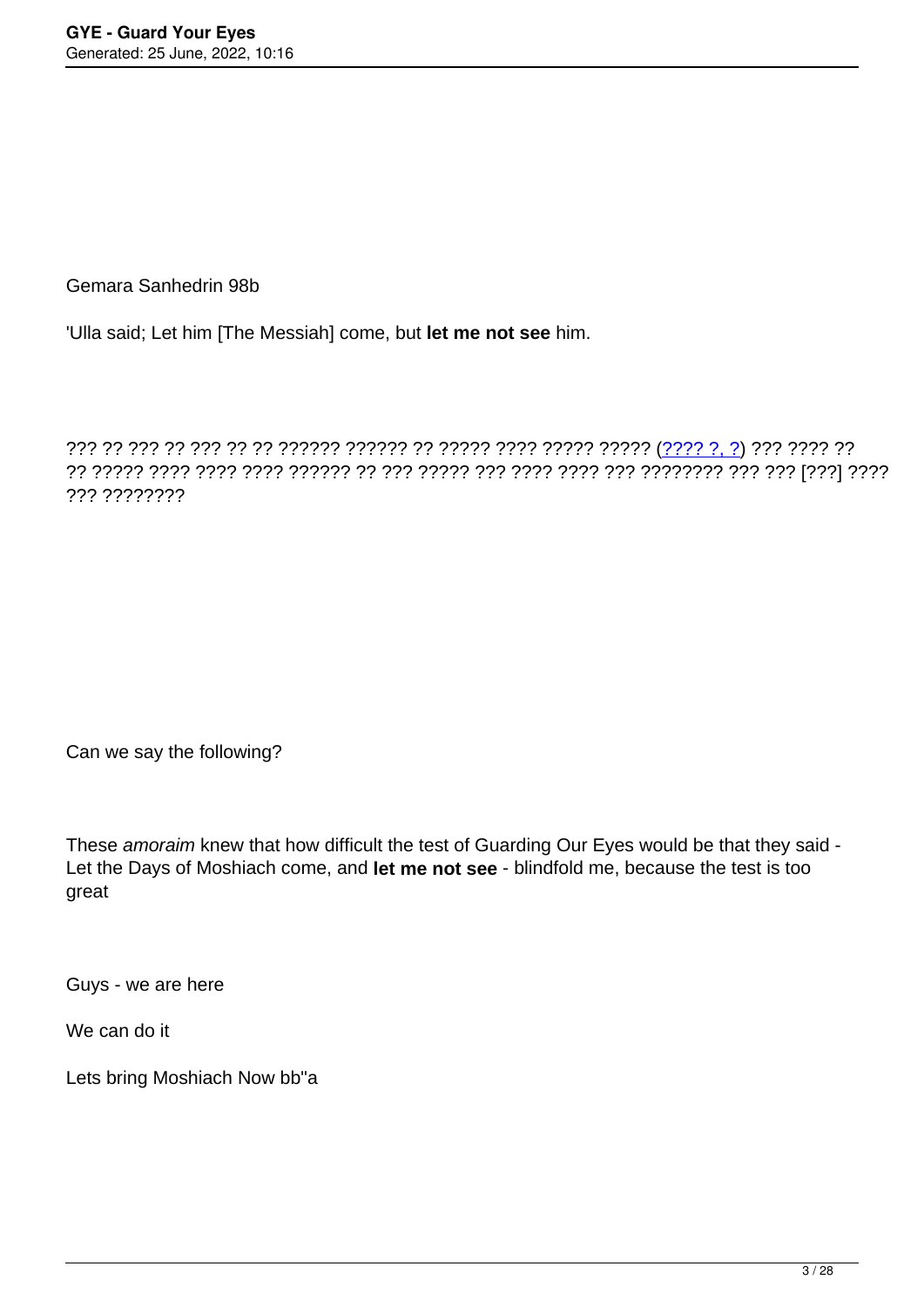Mark this gem was actually a recycled vort from the old Bardy who is no longer on the forum. I found it while searching for something else entirely and took chizuk form it. I can show you the original post. Something so amazing I now have a perspective of- What we do here really does remain and can inspire others for the good.

And it works the other way too.. A guy who posts his chizuk, his striving etc..on the forum and then goes off c'vsh and begins acting out again... Let's say he leaves the forum entirely in frustration or depression... But does he also realize that a new fellow walked in as soon as he left. That guy took chizuk from what he had written earlier. MAybe a year later if he would come back and see that his old post inspired someone to be clean for a year he would see how much his efforts did.

It's an amazing power this thing. Not just in getting out of isolation. But in recording our conversations, our efforts and seeing b'chush- that the good we do does not go away, even if we slip as individuals, what we have done can and does continue on.

I have some old friends from my first group. I see their posts here now and they are not sober now. So of course as people inside now we look and say- too bad.... look at them they are lost now... And that is true, they are not happy. BUT, their struggles and words can still inspire people here... It is amazing.

========================================================================

The Mark of Torah - Lust Chizuk Posted by markz - 24 Feb 2016 23:18

[gibbor120 wrote on 25 Jan 2014 00:31](/forum/id-226918)**:**

\_\_\_\_\_\_\_\_\_\_\_\_\_\_\_\_\_\_\_\_\_\_\_\_\_\_\_\_\_\_\_\_\_\_\_\_\_

[dd wrote](/forum/id-226881)**:**

====

how can i still do ????? before shabbos and know for once that its real .please chevrah i need you guys to help me.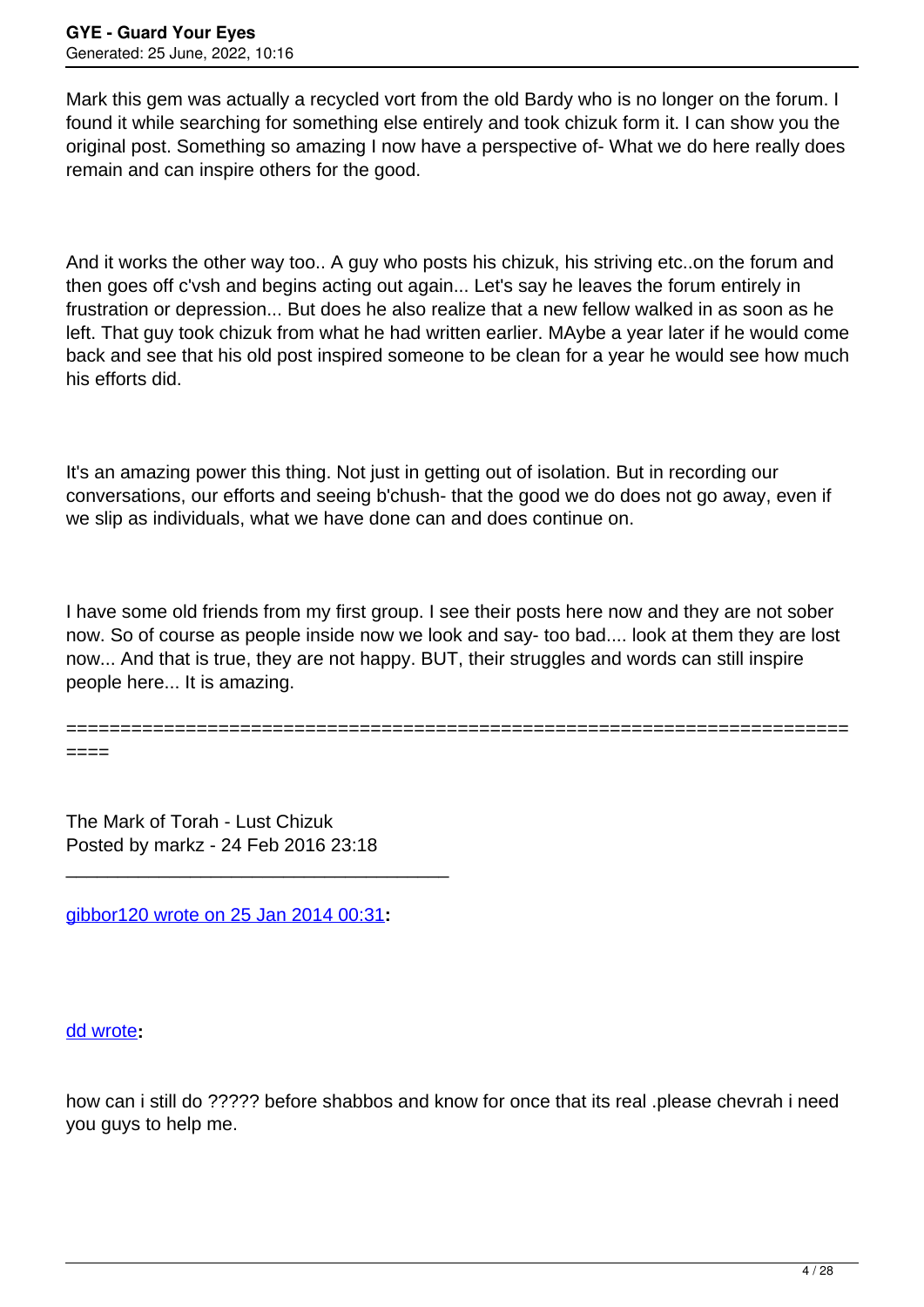.

There's a great sefer called ????? ?? ??? ???. I think that is the one you are looking for. **Warning: Spoiler!**

Take it easy. Really, Teshuva is not an "event" it is a "process". Worry about one day at a time. Take recovery actions, and sometime down the road you will realize that you have been sober for 10 years and you are not quite sure how that happened.

Obsessing about doing teshuva today for an aveirah you have been doing for years (i can't remember your exact history) doesn't seem reasonable to me.

Keep on truckin, do the things that have helped others. Reach out to real recovering people.

.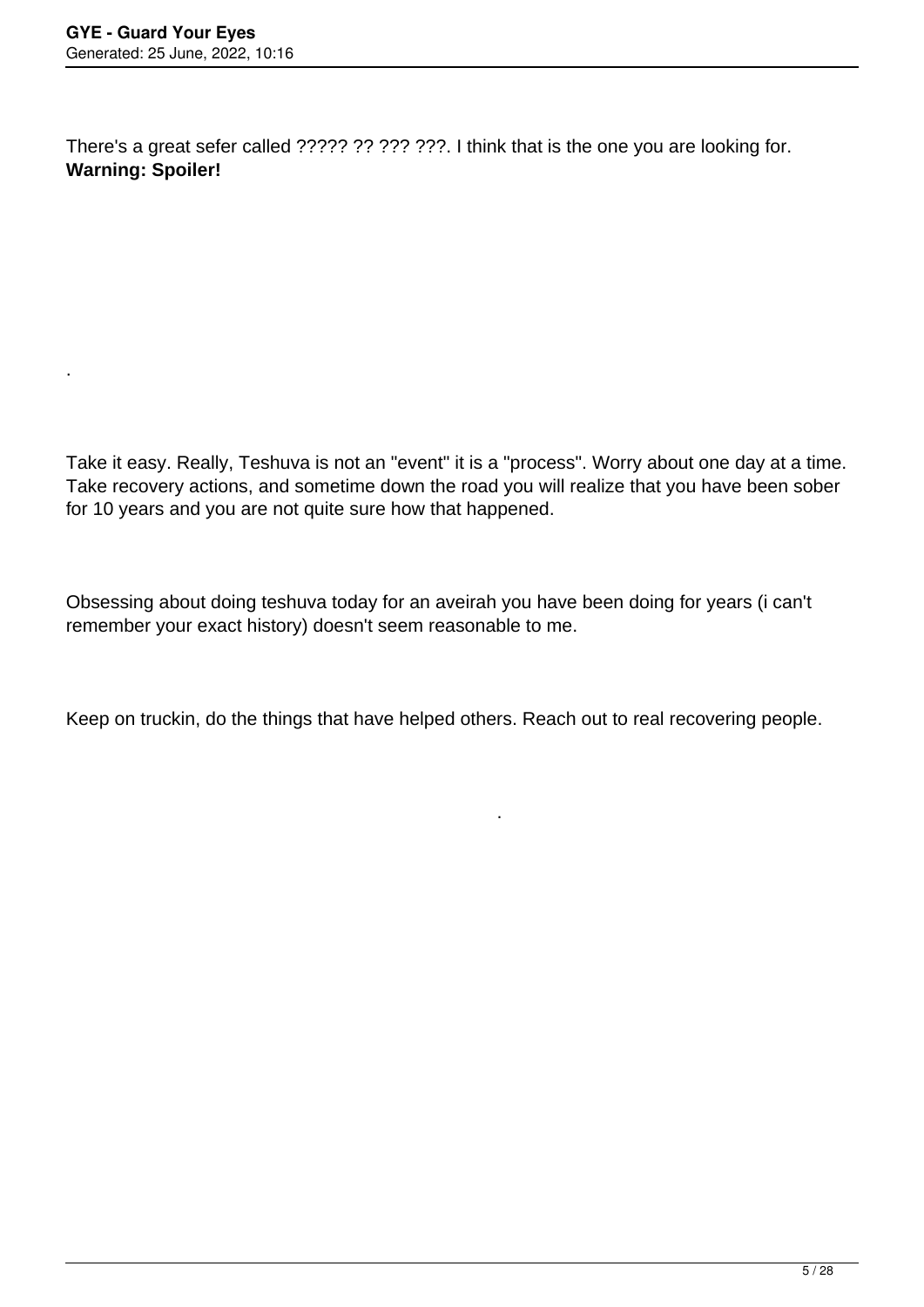======================================================================== ====

The Mark of Torah - Lust Chizuk Posted by markz - 28 Feb 2016 00:31

\_\_\_\_\_\_\_\_\_\_\_\_\_\_\_\_\_\_\_\_\_\_\_\_\_\_\_\_\_\_\_\_\_\_\_\_\_

Anonymous - Unanuman

I sure hope my good friend Dov does not read this post

What is the basis of anonymous names?

I think there's source to it in the Heilge Rambam that wrote

? ????? ?????? ????? ??? ???? ???? ???? ??? ???? ????????? ????? ???? ??? ??? ?????? ???? ?? ???? ???? ?? **????? ??? ????? ??? ??? ????? ???? ???? ???? ???? ?????? ????? ????? ???? ????? ????? ???? ????? ??????.** ????? ????? ??? ???? ?????? ?? ????? ?????? ???? ???? ???:

The regular member of GYE that is interested in recovery does precisely those things the Rambam mentions

???? ???

I almost forgot my prior name - jk

???? ?????

Each man to his own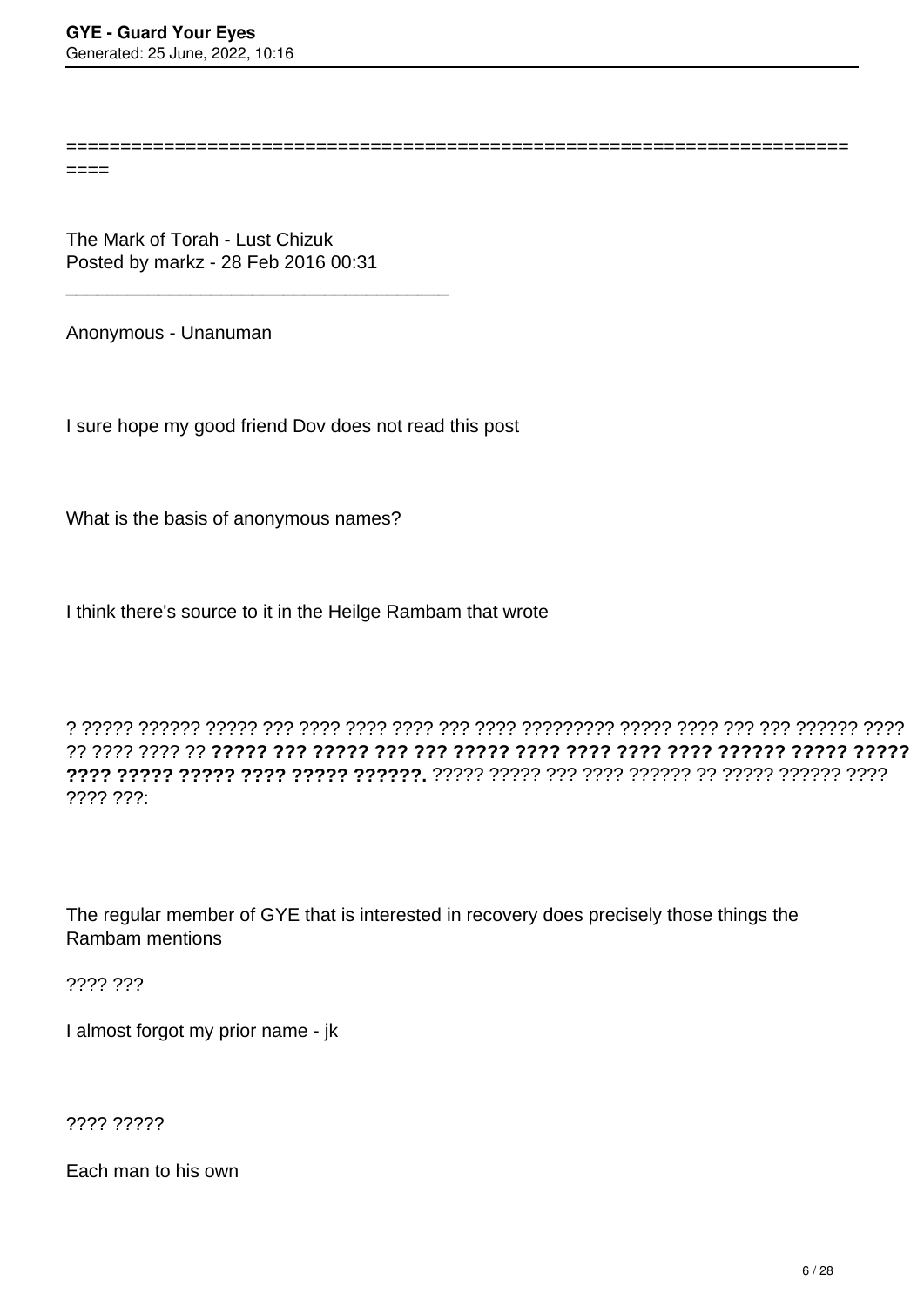????? ??????

 $=$ ==== $=$ === $=$ == $=$ = $=$ = $=$ 

And finds a new life with new friends on gye, some of whom will remind / teach him to be an ???? ???? ???

 $====$ 

The Mark of Torah - Lust Chizuk Posted by OTR - 28 Feb 2016 22:08

\_\_\_\_\_\_\_\_\_\_\_\_\_\_\_\_\_\_\_\_\_\_\_\_\_\_\_\_\_\_\_\_\_\_\_\_\_

[markz wrote on 19 Jan 2016 14:07](/forum/id-274857)**:**

[bardichev wrote](/forum/id-93262)**:**

Beshalach-Shabbos SHIRA tuf shin ayin alef

KEEP ON TRUCKING

By:bardichev

This dvar Torah is dedicated to my good chver Zemiros Shabbos

May he see bracha vihatazlacha in all his endeavors

The place:Somewhere near Egypt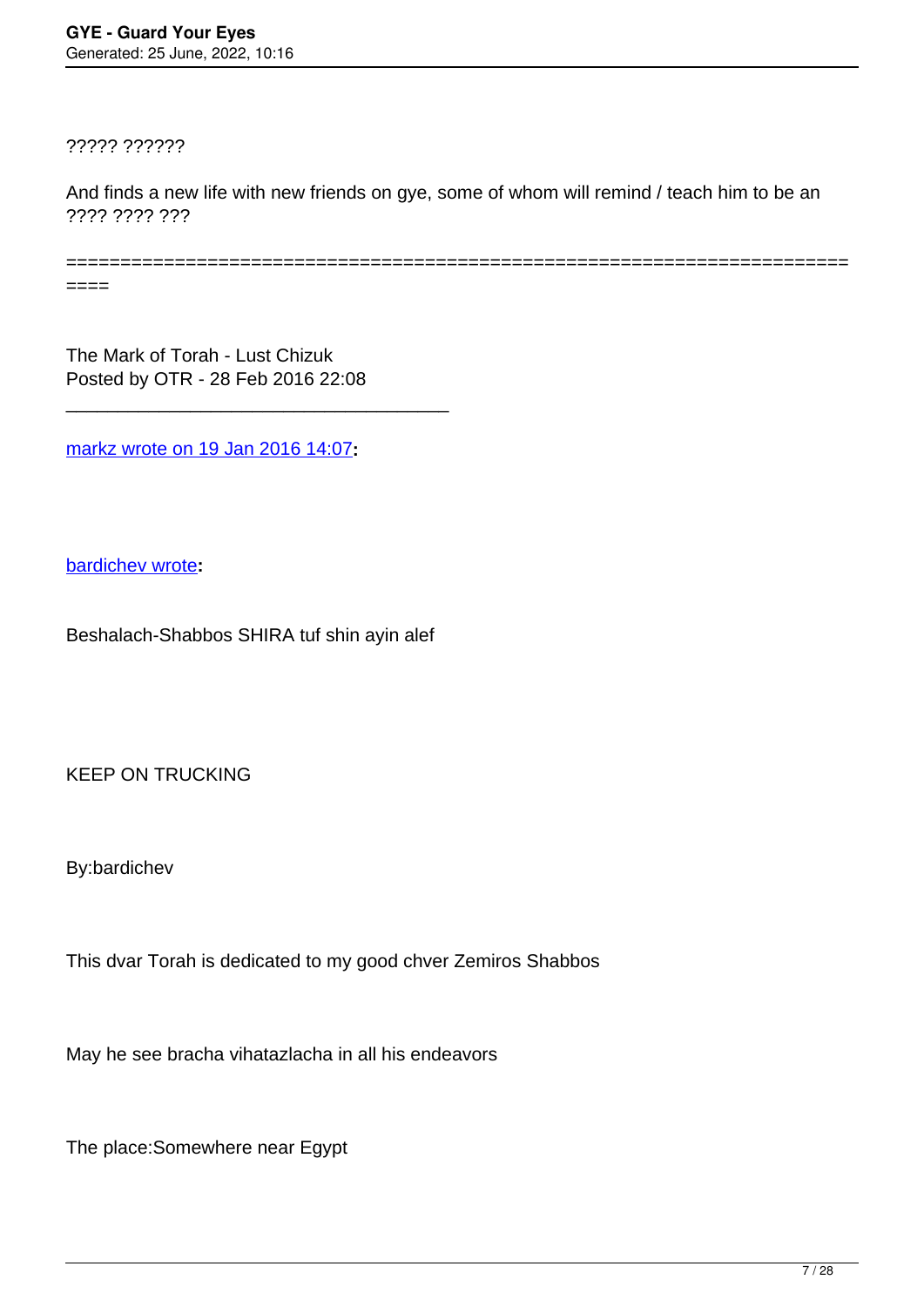The time:chol hamoed

Pesach

The yidden are trapped in the deset

The Egyptian Cavalry all of it and all their legions. The entire Egyptian army are bearing down on the Jews

The jews are between a rock and a hard place

The only place they can go is forward

Slight issue homo-sapians are not amphibians.

What is there to do

No retreat

No where to turn

So the Jews do what Jews always do they pray!

Gevaldiggggg??

Nisht!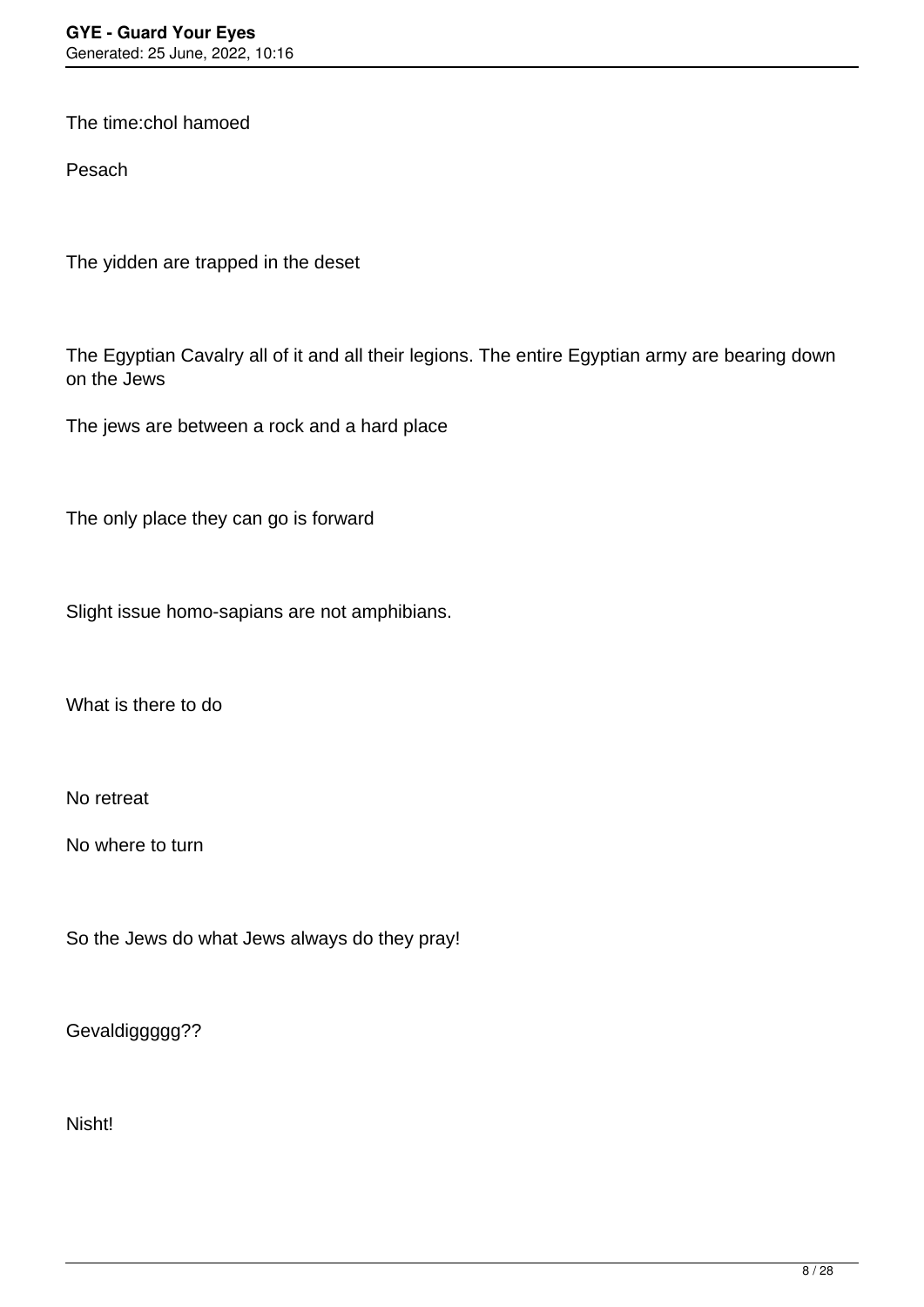Hashem says why are you screaming

??

Speak to the people and tell them to get moving

YAYISOO-ee (vayisa-uu)

KEEP ON TRUCKING!!

Fregt bards

What was wrong with prayer?

There is a huge lesson here

Huge

When facing a personal challenge

We can't say

I tried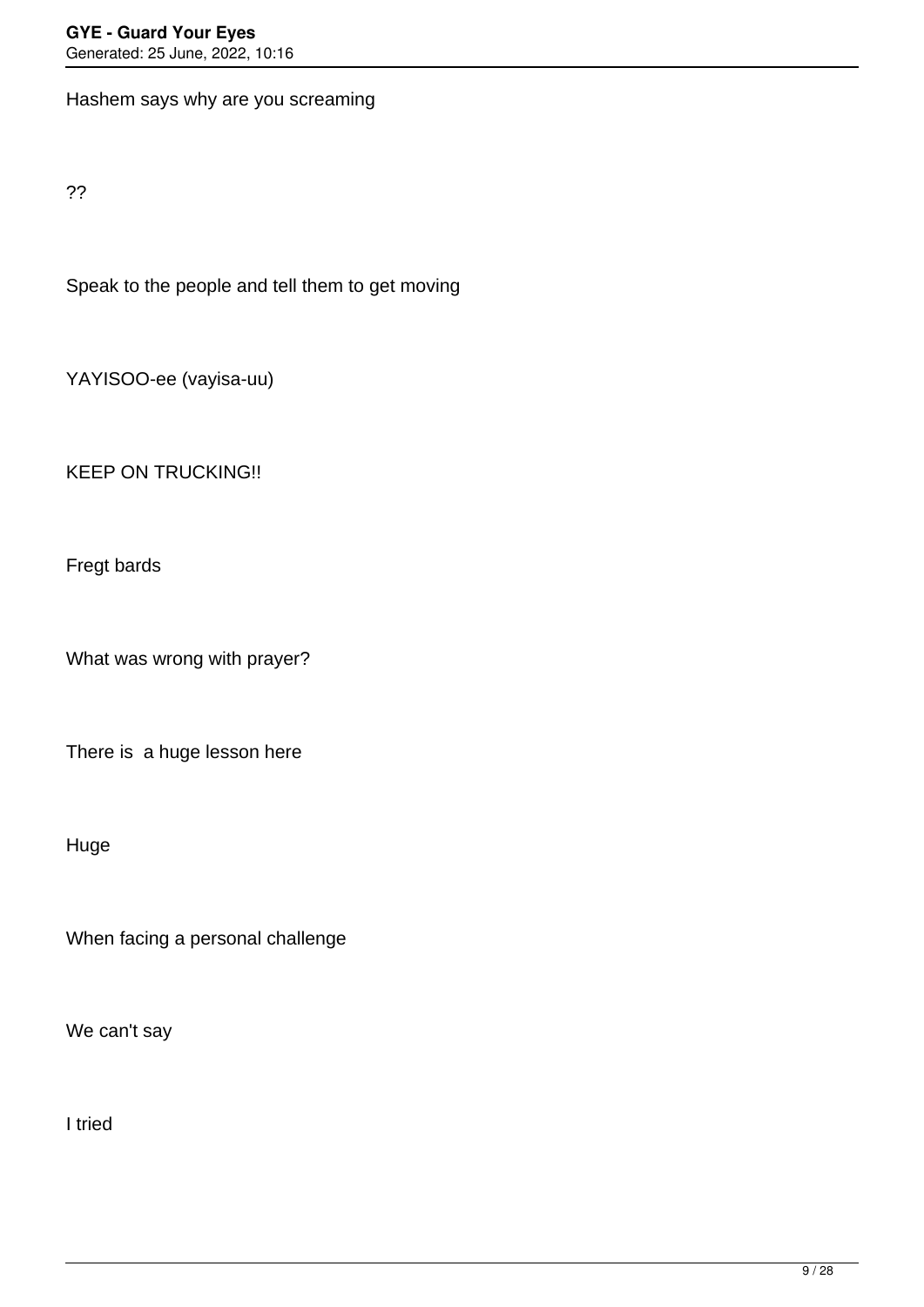I cried

I prayed

No no no

Do something posotive

Drive forward

Even if it means jumping into the sea

Vayisa-uu!!

Too often I see here on the forum. People are haunted by their own demons

Leave them behind you!! Ayyy they are chasing you?! Just keep on trucking!

Of course tefilla!but like Hashem says tefilla plus action

Like the Rupshotzers kugel

The rupshizer roov reb naftali horovitz talmid of the (chozeh)Lubliner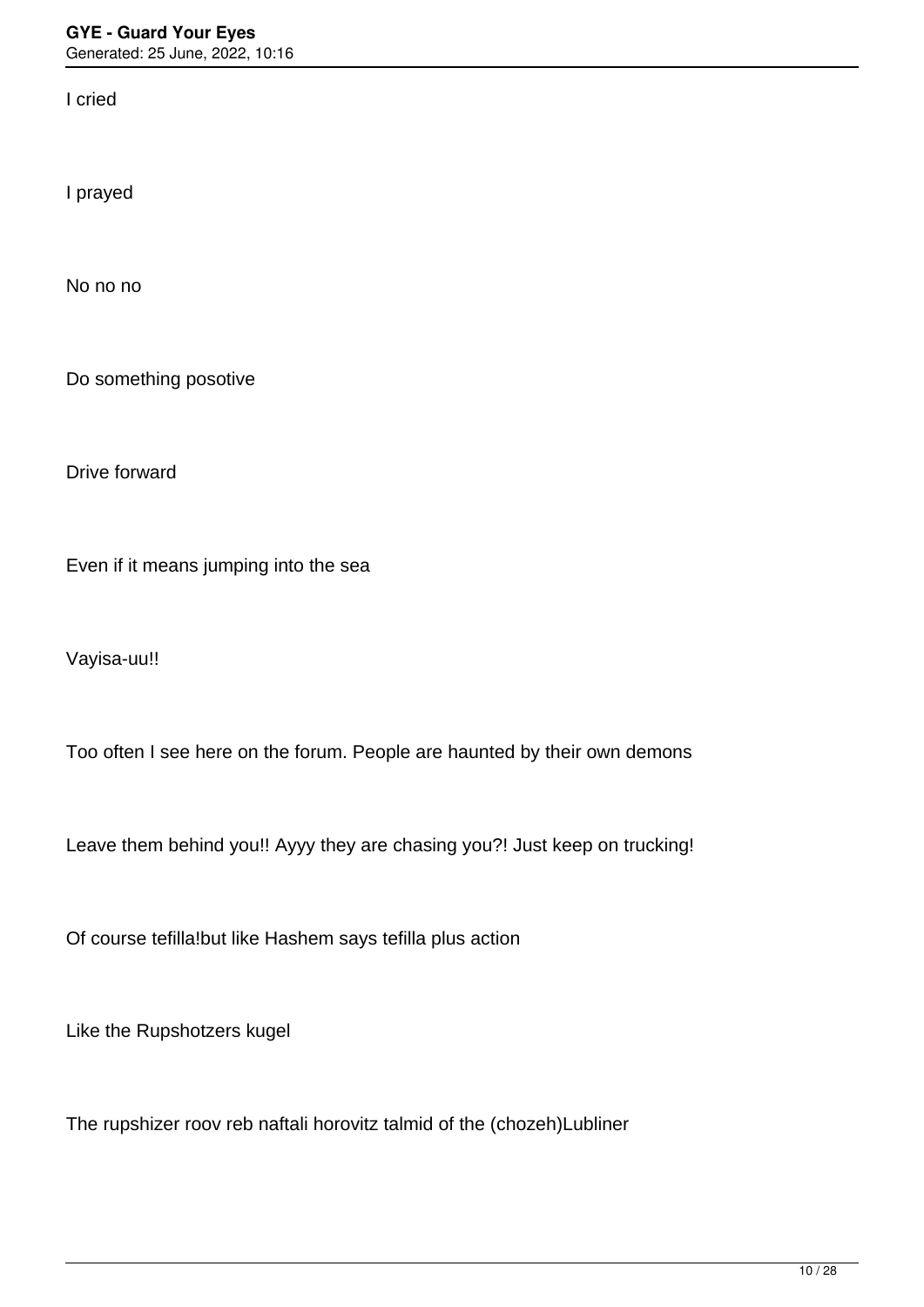His rebbetzin was a bit stingy but a big tzaddekes

So she made a small kugel one potato. A small onion. She put it in the oven. Took out her tehillim and began to daven that the kugel should "gelung"

While she was davening. The rebbe. Grabbed a sack of potatoes some huge onoins a dozen eggs. A jug of oil. Salt feffer ahhh

He added his rebbetzin bite size kugel to a huge kugel for all the chassidim

The rebbetzin finishes davening

Looks into the oven and beams as she says ,

Naftali lOok my tefilla worked!

The rebbe says "yes your tefilla along with my massim tovim"

Keep on trucking

With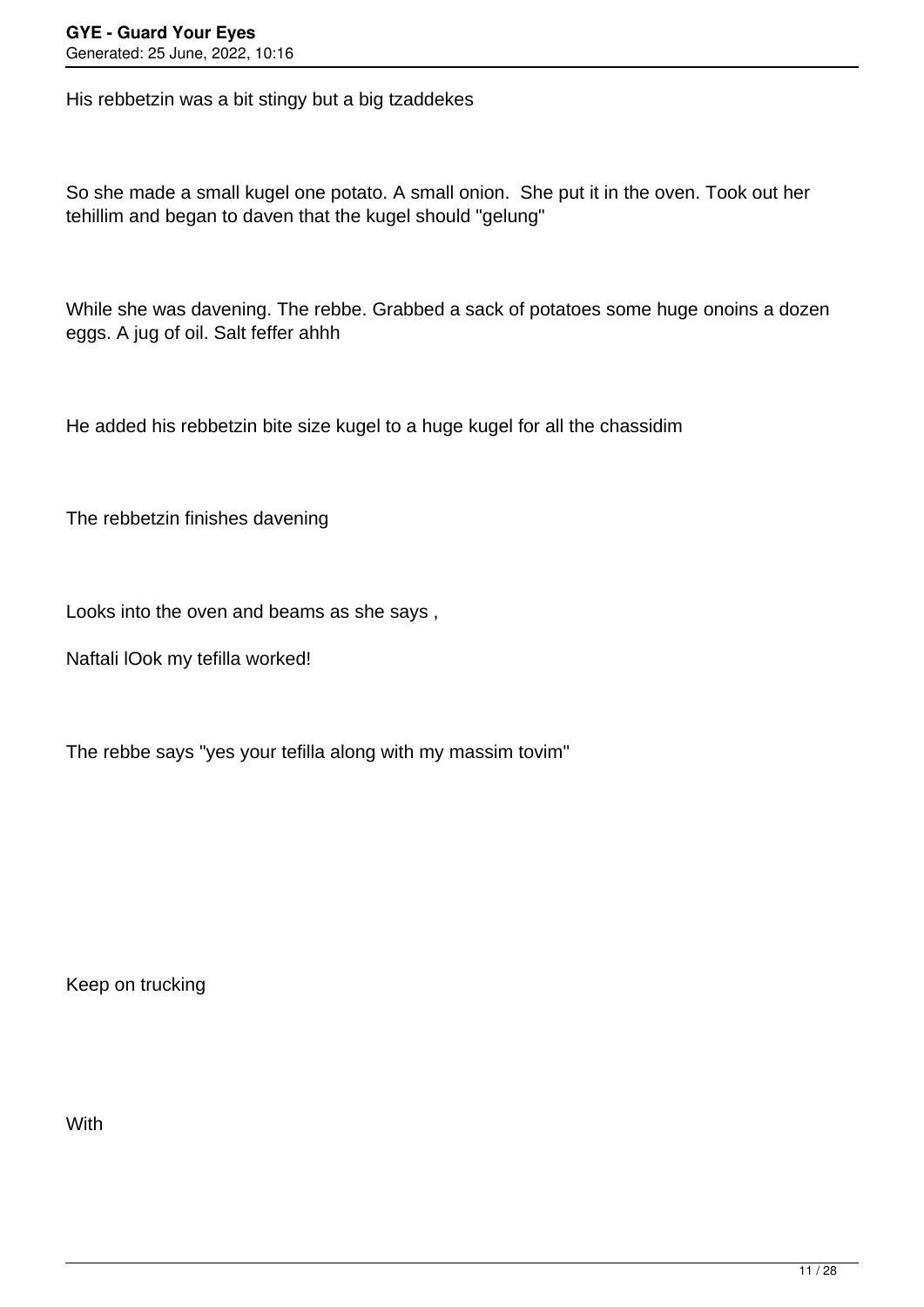## **GYE - Guard Your Eyes**

Generated: 25 June, 2022, 10:16

| All                                                                                           |  |
|-----------------------------------------------------------------------------------------------|--|
| The                                                                                           |  |
| Love                                                                                          |  |
| $\ln$                                                                                         |  |
| The                                                                                           |  |
| World                                                                                         |  |
| H&H                                                                                           |  |
| bardichev                                                                                     |  |
| <b>Good Shabbos</b>                                                                           |  |
|                                                                                               |  |
| Luigh Borde would at least de DUONE colle. I'd coll in for phordishover kumpity, or a shot of |  |

I wish Bards would at least do PHONE calls. I'd call in for abardichever kumzitz, or a shot at bardys pub...

========================================================================

====

The Mark of Torah - Lust Chizuk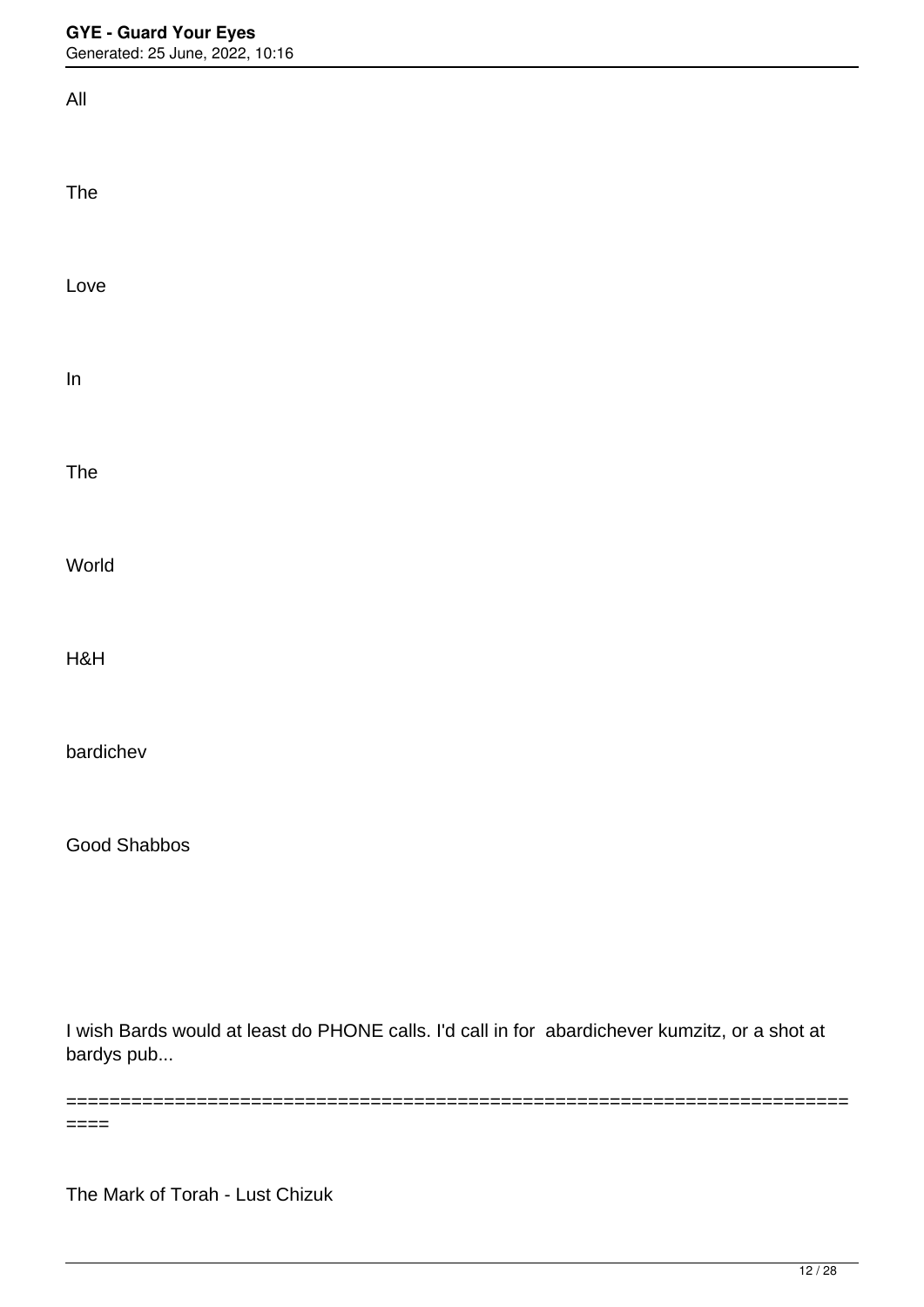Posted by markz - 03 Mar 2016 18:01

\_\_\_\_\_\_\_\_\_\_\_\_\_\_\_\_\_\_\_\_\_\_\_\_\_\_\_\_\_\_\_\_\_\_\_\_\_

### [MBJ wrote](/forum/id-264724)**:**

Sorry if this will rub people the wrong way, but I have to get this off my chest.

Every time I read someone writing pas besalo I get angry. Like I want to reach through the web page and smack the guy around a bit. If I could erase this horribly abused phrase from everyone who has even glanced at gye I would. There is a phrase from a certain type of porn I used to watch called '\*\*\* \*\*\*\*\*\*\*\*' (moderators feel free to redact that but I wrote it for a reason). And every time someone says pas besalo here, that is the first word association for me, because that is what they mean.

Don't get me wrong I know the phrase is from the gemara and is quotesd in rishonim and sifrei halacha, but it has been so distorted from its original intent.

It reminds of the passuk ??? ???? ??????. Which used to make me angry, why is my wife not desiring me? Where is the curse? Me in my lust warped brain thought that meant my wife should be waiting for me every night in bed with lingerie begging me to have sex with her. But of course Hashem was talking to chava and not to adam, and she understood what He meant. That she needs the love and validation from her husband. as Rav Arush repeats several times, the husband is like the sun and the wife like the moon, reflecting her husband's light.

So to with pas besalo. Lust addicts read that and say I can do whatever the heck I want. I can fantasize, I can stare because I have my wife to use as a sex toy. The real gemara that started this phrase is as follows on yuma 67a:

????? ?? ????? ??? ??? ??? ????? ???? ?? ??? ?? ?? ???? ??? ???? ?? ?? ????

Meaning when a person has no food available he will be more desperate, when he knows where his next meal is coming from he is less desperate to find food.

Tranlated to your wife it means that a NORMAL married person should be less easily aroused becasue he knows that his wife is there. So he can be slightly less cautious when peeing for example.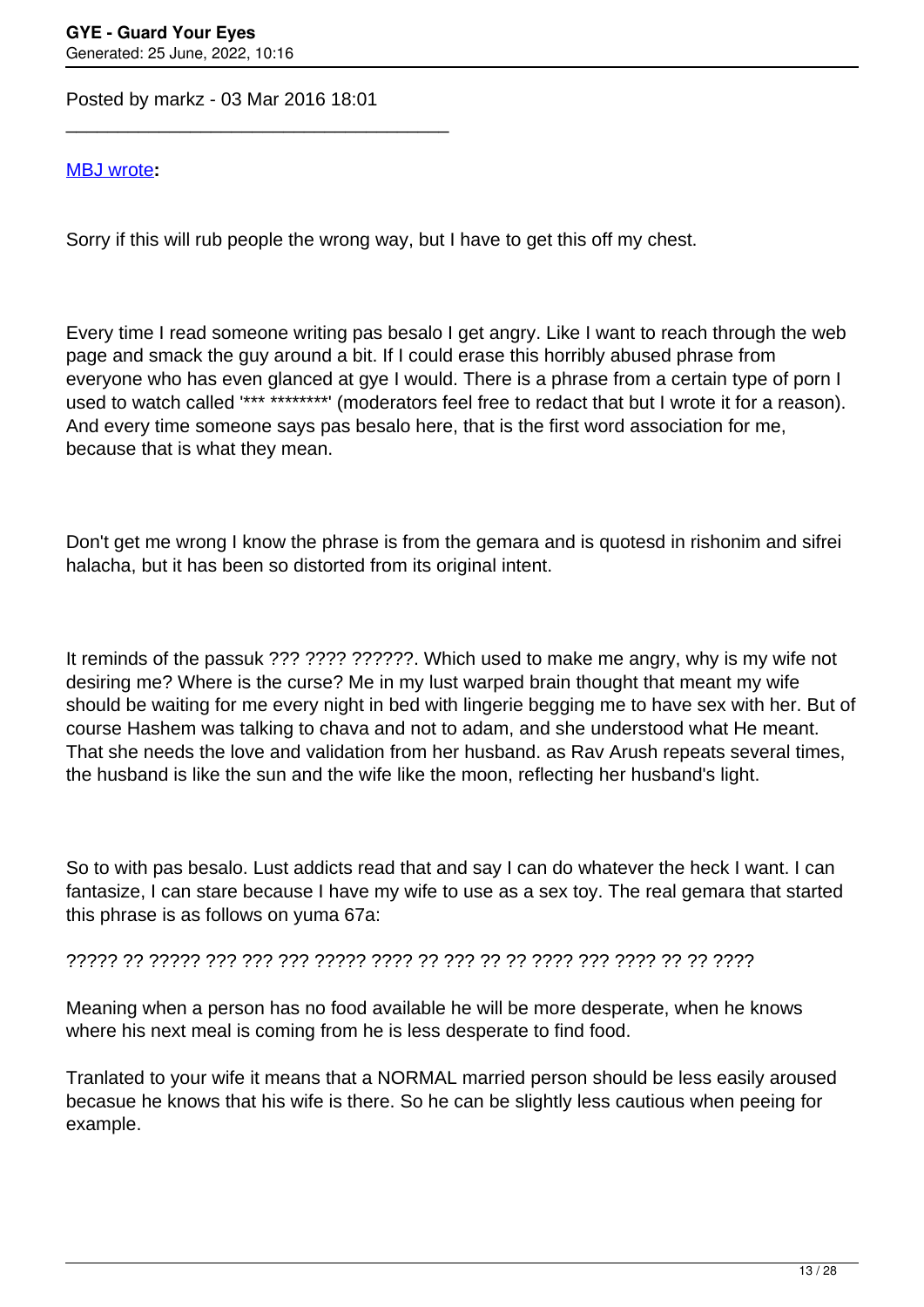The messed up addicts think it is no big deal if I get myself aroused because my wife is there. And if I get myself aroused she had better damn well be there to save me from the sin of hashchatas zera levatala.

I promise you there is no mishna gemara chazal responsa or chasidisha vort anywhere that says it is ok to lust and fantasize and stare at women in the street if you are married because a holy jewish wife has to save her holy jewish husband from sinning by being his [outlet].

========================================================================

====

====

The Mark of Torah - Lust Chizuk Posted by Mesayin - 03 Mar 2016 20:19

\_\_\_\_\_\_\_\_\_\_\_\_\_\_\_\_\_\_\_\_\_\_\_\_\_\_\_\_\_\_\_\_\_\_\_\_\_

No comment ;-)

========================================================================

The Mark of Torah - Lust Chizuk Posted by markz - 04 Mar 2016 14:04

\_\_\_\_\_\_\_\_\_\_\_\_\_\_\_\_\_\_\_\_\_\_\_\_\_\_\_\_\_\_\_\_\_\_\_\_\_

[the.guard wrote](/forum/id-47042)**:**

**7Up sent me this awesome PM:**

Rage wrote to me last night about his fear of being in a hotel room with TV and open filter. This is part of what I replied. Thought we could all gain from Rav Taubers perspective:

Your comment about the TV and internet reminded me of a shiur I once heard from Rav Ezriel Tauber: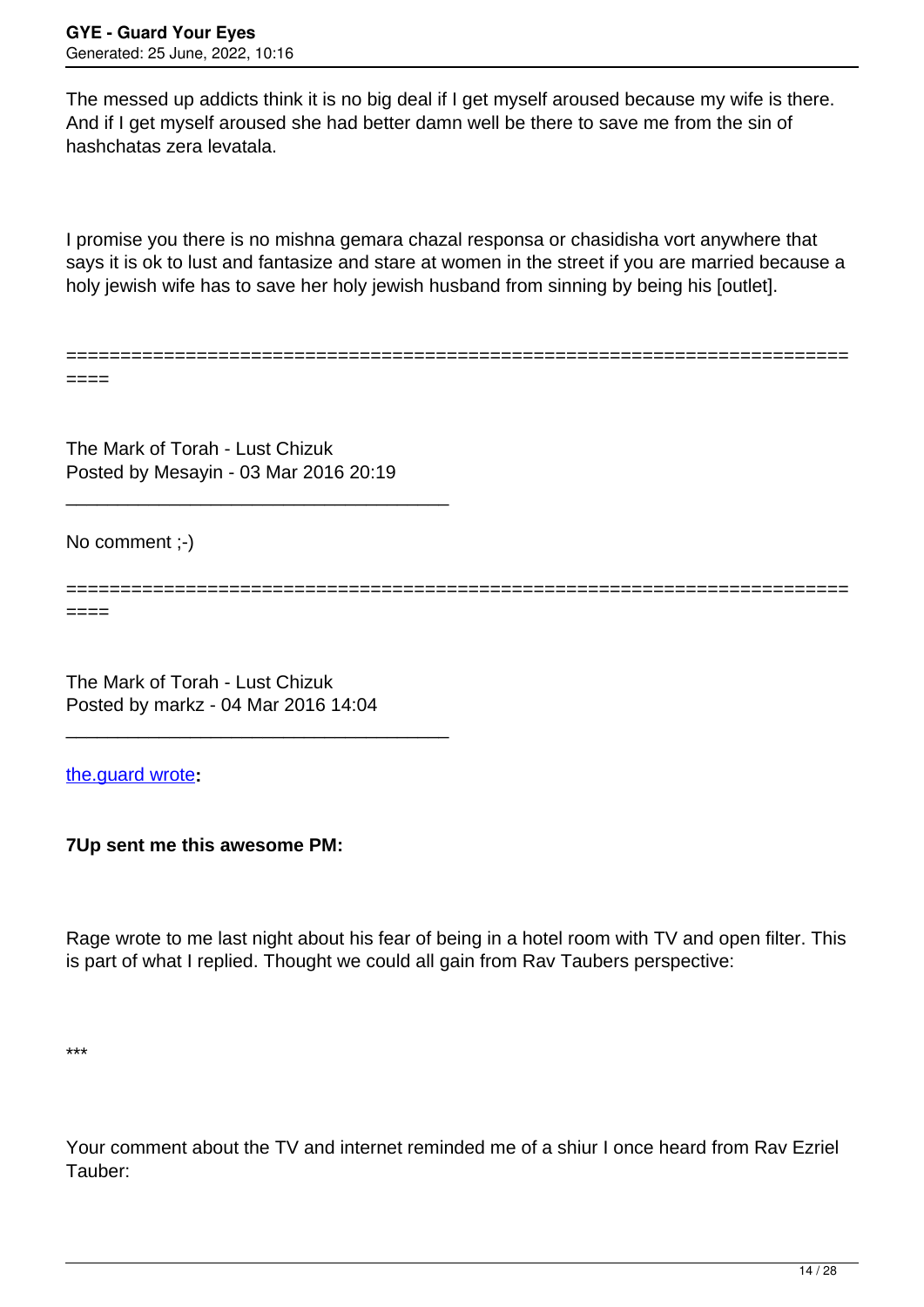He too was traveling, and was delayed overnight after a long hard day. The airline put him up in a fancy hotel with a huge TV screen and internet access. Being Rabbi Tauber, these posed no real challenge for him though, and he took out his sefer, sat on the couch and proceeded to learn. Within minutes he was fast asleep! After a significant period of time, he woke up and started to cry. "Tatty, my (great?)grandparents were workers. They rose at dawn, put in a whole day of hard physical labor and returned home totally spent. But what did they do a soon as they got home? They went to the shul and spent the next few hours learning, regardless of their exhaustion.Their learning came at tremendous personal sacrifice. And me? I spent my day traveling and speaking, not backbreaking anything, yet I cant even give You the pleasure of a few hours learning?? "

But then he stopped and put it back in perspective. "Previous doros served You with "asei tov". I will serve via "sur me'rah". Here I am Tatty, faced with a huge TV screen and full internet access. I am all alone so no one will ever know if I turned them on. No one but You and I. And this is my gift to both You, and myself. My karbon of self sacrifice will be not touching those 'on' buttons."

\*\*\*

Every second that we withstand the nisayon and dont give in to our personal teivos, is no less precious to HKBH than all the karbonos our grandparents brought in the Beis Hamikdash. 'Sur me'rah' is the challenge of our dor.

======================================================================== ====

The Mark of Torah - Lust Chizuk Posted by markz - 13 Mar 2016 18:58

\_\_\_\_\_\_\_\_\_\_\_\_\_\_\_\_\_\_\_\_\_\_\_\_\_\_\_\_\_\_\_\_\_\_\_\_\_

# **Seeking the Light in the Darkness**

[By Shlomo](http://www.guardureyes.com/GUE/GUEList/GUEList15.asp)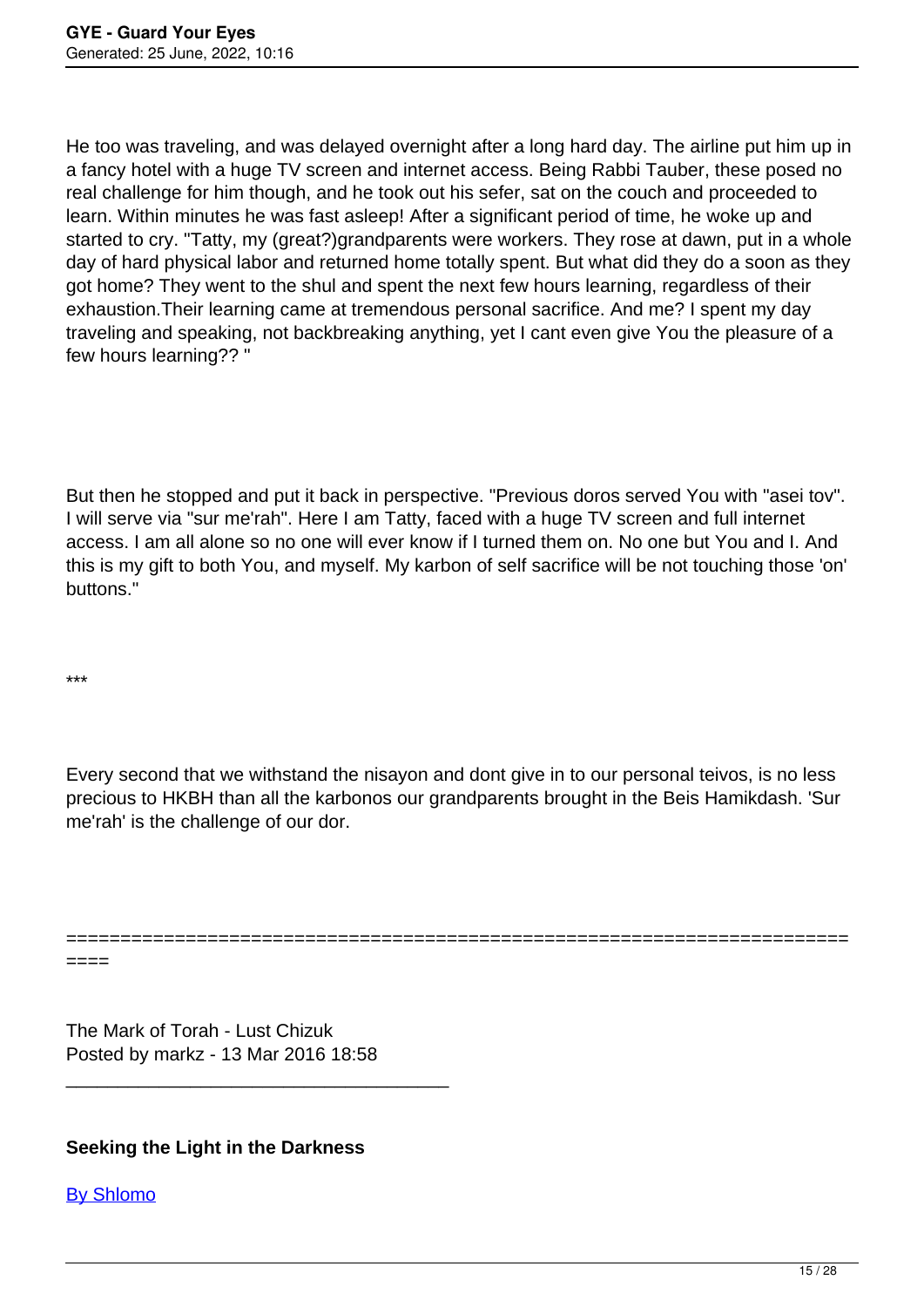# **I heard some tremendous Chizuk from Rabbi Efriam Wachsman in a shiur titled "Megilas Esther: Discovering the Depths of Our Neshomos":**

(Note: In general, Rabbi Wachsman's shiurim often give chizuk to those who struggle with the Yetzer Harrah.To hear his Shiurim, call the Yeshiva at 845-426-3488. There is an extension for the tape and CD library.)

The Rizhiner explains that in one way, Purim is greater than Yom Kipur (Yom Ki- Purim. A day that is only "like" Purim, but not as great).

Yom Kippur atones for the Shavim (Those who return - i.e. repent), while Purim atones for the Shavim **and** the Aino Shavim (those who return and those who do not return).

What does it mean that Purim atones for the Aino Shavim, those who do not return?

The Rizhiner explains that Purim is a holy day for those who repent but yet continue to fall. They are labeled "Aino Shavim" because they continually have to face their struggle. Purim is all about seeing the light in an atmosphere of total darkness. It is about seeking out Hashem even if we feel we are in total darkness and may be feeling ashamed or low. Hashem says "Anochi Hastir Astir Panai ("I will utterly hide my face from you"), yet in that same pasuk is the remez (hint) to Esther , our salvation. Hashem rejoices when we reach out to him, and when we rejoice in our effort to seek Hashem out.

GYE is about seeking out the light in the dark world around us. It is about confronting struggles that have plagued us for years. We may have continued to fall many times, yet we - as a family are seeking out the light to overcome our addictions. We are finding Hashem in the darkness. That is the true holy essence of Purim, and that is why Purim is the happiest day of the year.

May we all tap into the holy day of Purim. May we all find Hashem in the darkness. May we all have extra Siatah Dishmayah to overcome our illness and may we all rejoice in re-discovering ourselves.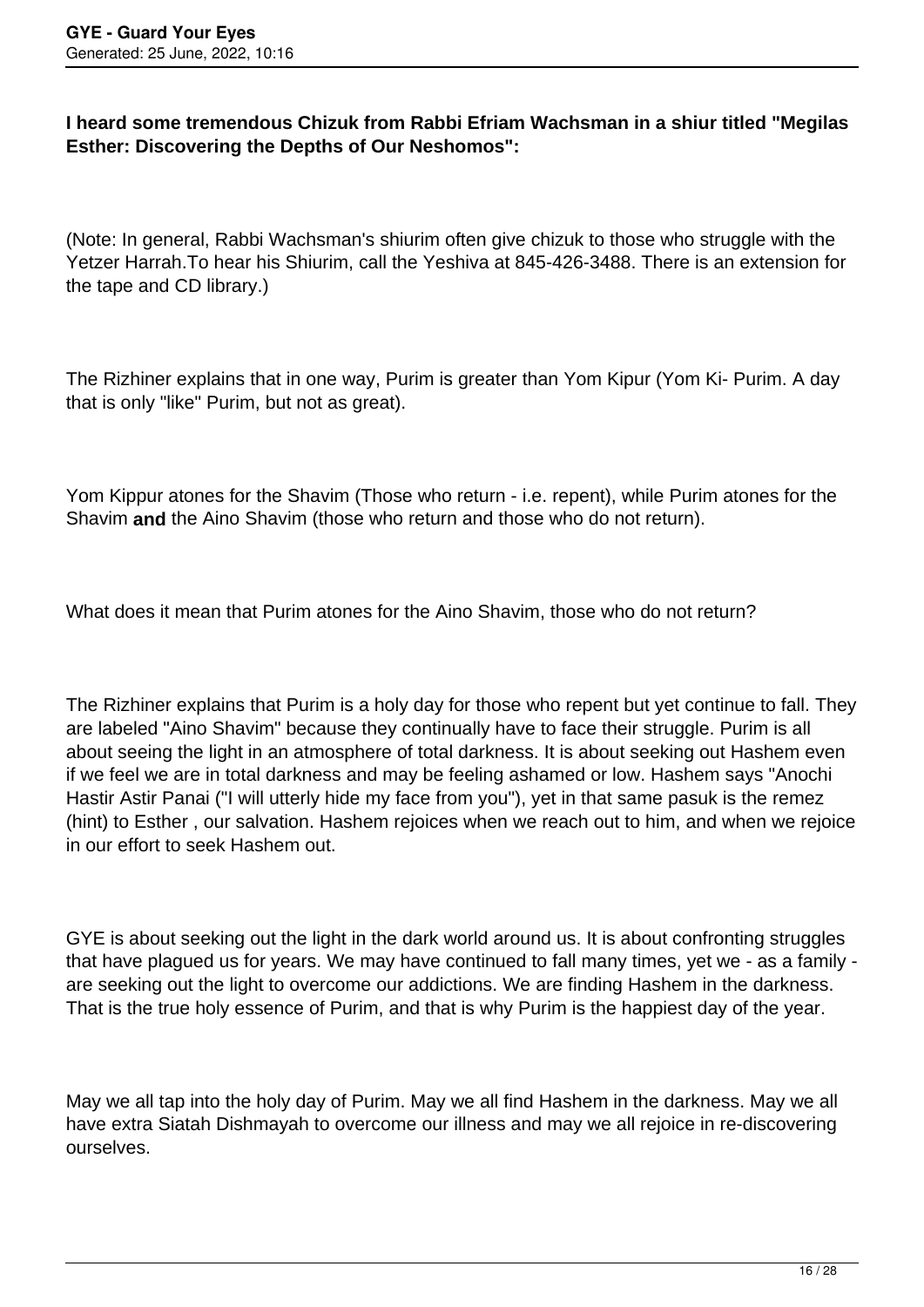# A Freylicha Purim!

====

The Mark of Torah - Lust Chizuk Posted by markz - 15 Mar 2016 22:21

\_\_\_\_\_\_\_\_\_\_\_\_\_\_\_\_\_\_\_\_\_\_\_\_\_\_\_\_\_\_\_\_\_\_\_\_\_

[Kedusha wrote](/forum/id-)**:**

Rav Moshe Feinstein held that a manuscript allegedly written by a Rishon was forged because, among other reasons, of the following question and answer contained in the manuscript: Q.) Why is Mishkav Zachor forbidden by the Torah? A.) Because engaging in such behavior is a bitul of pirya v'rivya.

========================================================================

For starters, says Rav Moshe, the very question is making light of what the Torah calls a to'eiva. And the answer does the same thing - if the entire problem were a bitul of pirya v'rivya, then why does the Torah describe it as an abomination?

Rav Moshe, therefore, held that it is forbidden to publish this manuscript, even without the offending passages, because, who knows what other statements keneged the Emes are contained therein, which have yet to be discovered? (I have heard from a reliable source that Rav Shlomo Zalman and, ybl"c, Rav Elyashiv, allowed the sefer to be published, provided that the offending passages were removed).

In our case, we're, at least, talking about a behavior that is not against nature (Kederech Kol Ha'aretz). But, we need to remember that, by asking what's wrong with it, we're (unintentionally) making light of something that should be utterly repulsive to us.

On that note, Rav Avigdor Miller said over that someone once presented him with the following logic: The Rambam says that we shouldn't say that chazer is disgusting, rather we should say that chazer may well be delicious, but, what can we do - the Torah forbids it. The person argued that we should feel the same way about Gilui Arayos - it's wonderful, but what can we do - the Torah forbids it.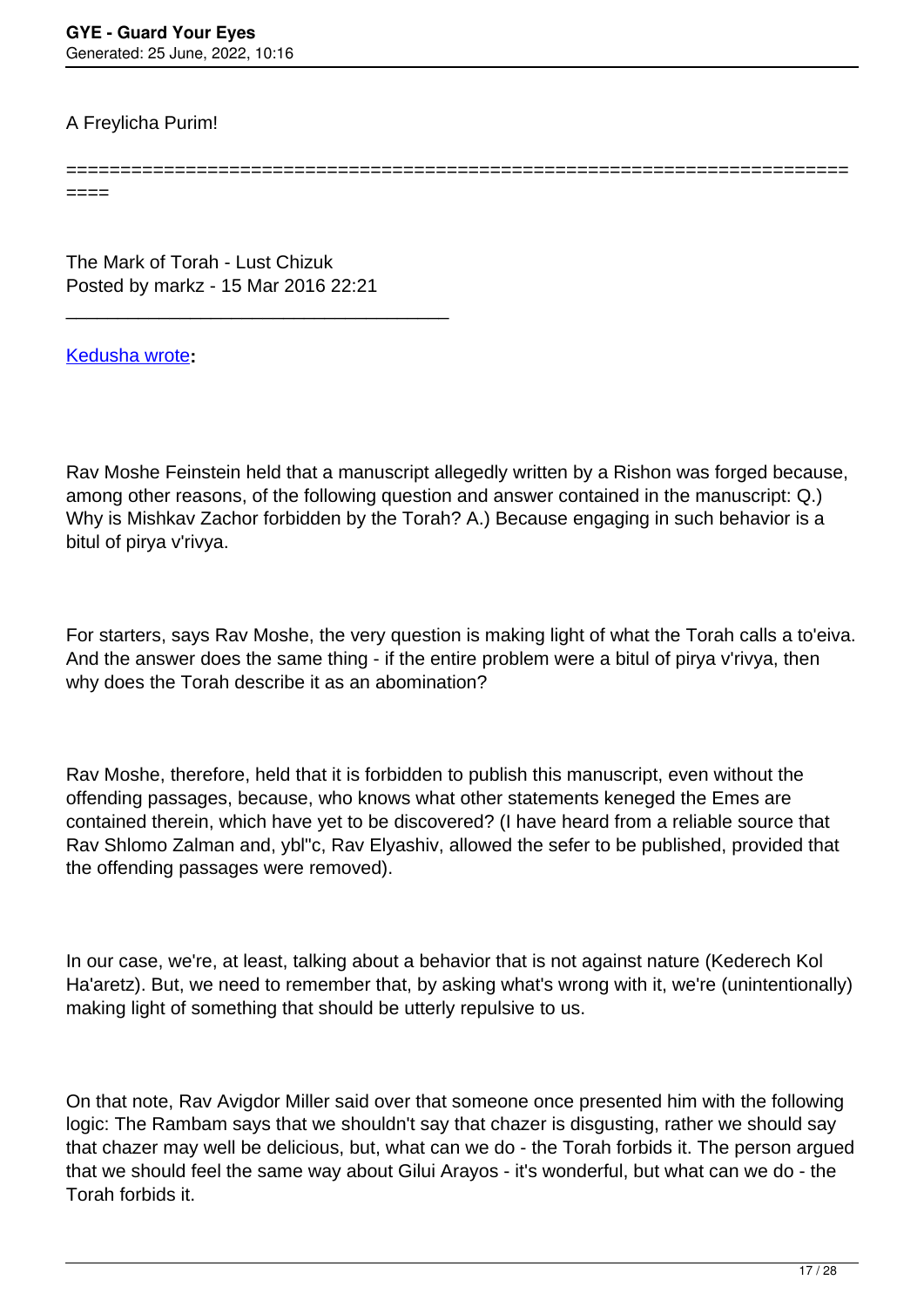Rav Miller responded that this is not the Torah Hashkafa. We should be repulsed by chazer and by arayos, for the very reason that the Torah forbids them. The Rambam is simply saying that we shouldn't pretend that chazer tastes bad or that arayos involves no short term pleasure. But we should be totally repulsed by both, because the Torah forbids them.

========================================================================

====

The Mark of Torah - Lust Chizuk Posted by markz - 16 Mar 2016 22:36

\_\_\_\_\_\_\_\_\_\_\_\_\_\_\_\_\_\_\_\_\_\_\_\_\_\_\_\_\_\_\_\_\_\_\_\_\_

**I viewed porn. Am I normal?? Do I need filters????**

[gibbor120 wrote on 29 Apr 2015 17:00](/forum/id-253405)**:**

\_\_\_\_\_\_\_\_\_\_\_\_\_\_\_\_\_\_

I've seen in seforim that the "main" bechira we have is to avoid triggering situations in the first place. That doesn't mean we have no bechira after that point. Only that it becomes extremely difficult (and in some cases, we may in fact not have bechira at that point)

I wanna ask Gibbor120 for more on this topic, but this is what I have on my 'desk'

"I feel like a piece of garbage - I feel terrible for viewing porn, and Mast\* etc..."

**Actually that may not be the worst thing we did**

What's more serious, is that I kept the door open, to enable those outcomes.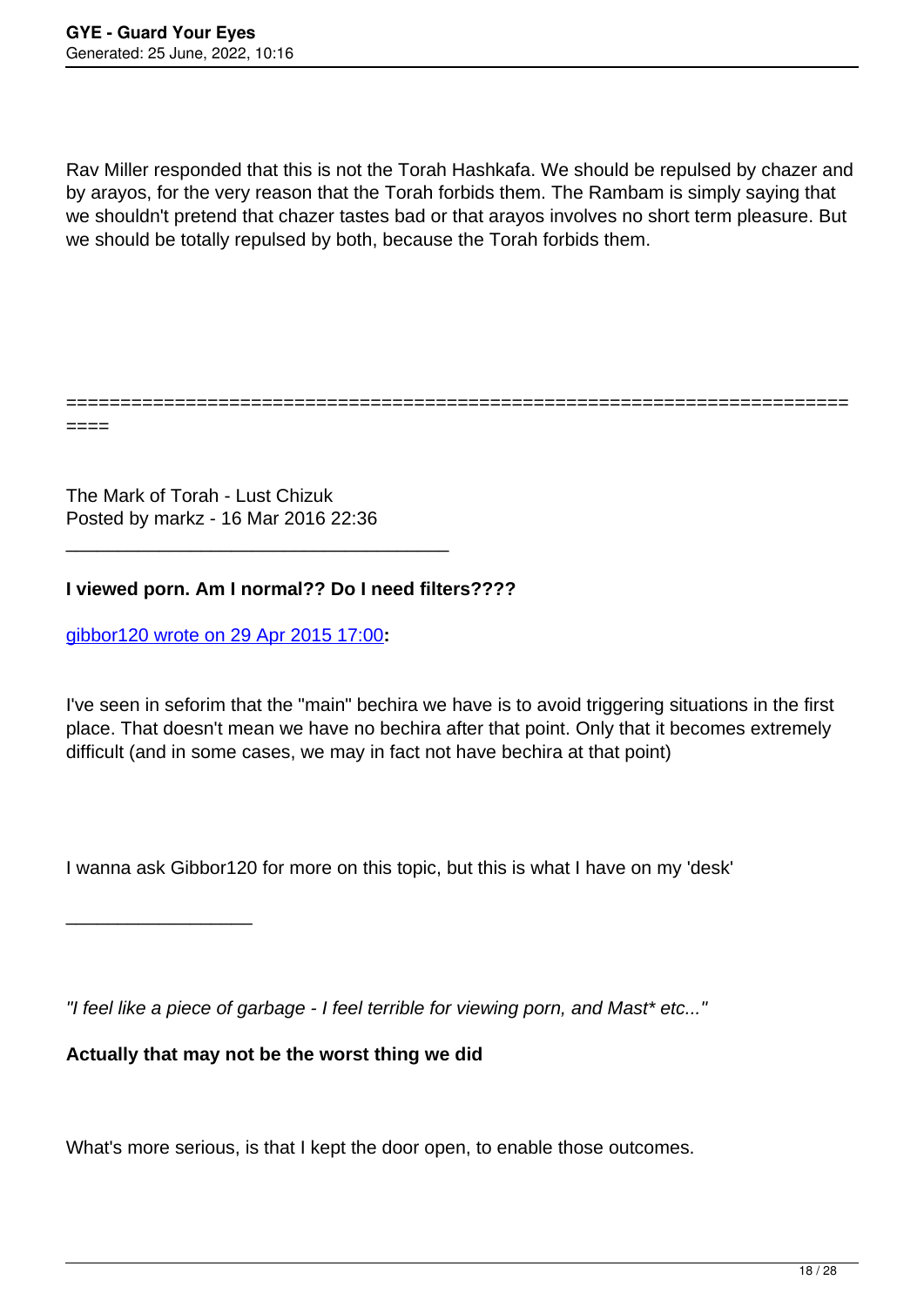We all have a beast inside us that when confronted with porn, the beast attacks (Some of us have a more violent beast, and this post isn't necessarily for those members)

Who has a lust beast? All men, without exception (besides for a negligible minority)

Reb Amram Chasida ("Pious Amram") in the Gemara that was normal like this. When he was alone with eye tempting women, his beast gave him unnatural adrenaline to access them, until he defeated the beast with a "partner call". R Meir too (kiddushin 81a)

[Steve wrote on 21 Jan 2010 22:58](/forum/id-47624)**:**

Famous story of Rav Aaron Kotler, ztk"l. He went w/ gabboim to see a gevir in a penthouse suite in a Florida Hotel. During the elevator ride up, a woman in a bathing suit comes on, to get to her floor. Obviously all 3 men avoided looking. Downstairs later, trying to leave, the gabboim couldn't find R' Aaron. Finally they found him, sitting in a chair, against the wall facing a corner of the lobby, crying. They overheard him saying "Ribbono Shel Olam!! - What did I do to deserve such a test!!"

Even TZIDKUS doesn't completely remove the YH for these inyanim. Could mere AGE stand a chance?

Hence the creation of 'fences' to protect from encountering that universal beast

This is unlike deterrents that actively protect you from evil. A fence is not an active deterrent, but a passive shield putting you out of harms way. Like Gevura's analogy - who compares it to a fence by the edge of a cliff, which deter anyone that decides to circumvent the fence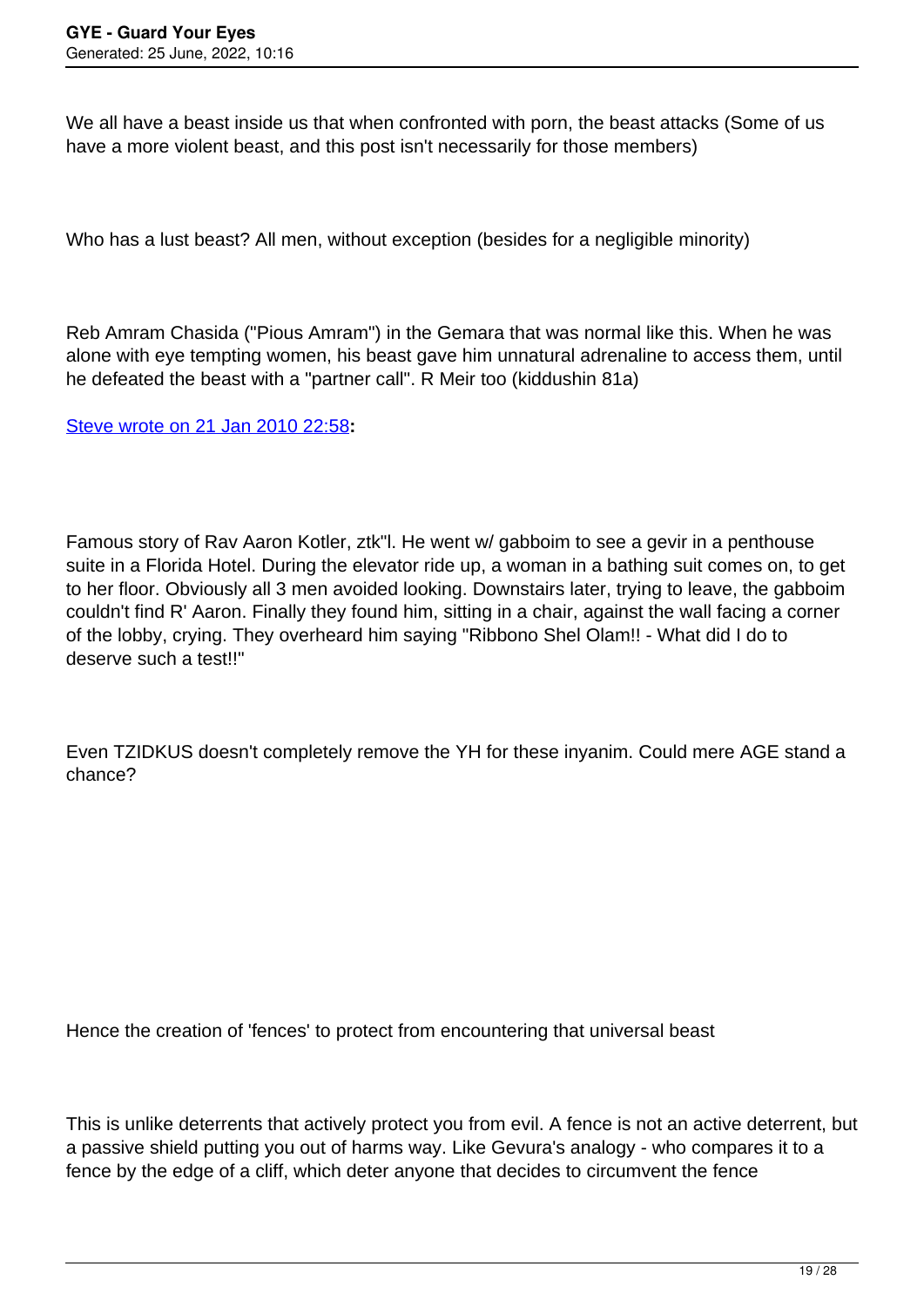Fences come in different forms, eg white-list, filter, accountability partner, 3 second rule, device time lockdowns etc

Since this is your beast, it's your responsibility to set those fences for yourself / your children

For many of us I venture to say that **Having a fall is less of a sin to Gd than skipping "filters etc."**

### **Because Restrictions are in our hands,**

**The tests are in Gd's** ???? ??? ????? ??? (???? ?:?)

(????? ?? ???? ????? ???? ???? ???? ???? (????? ?: ???? ??????? ??:) **???? ????? is the ????? of 2016.**

If they request filters etc, it can be more severe than ????? ???????? **Warning: Spoiler!**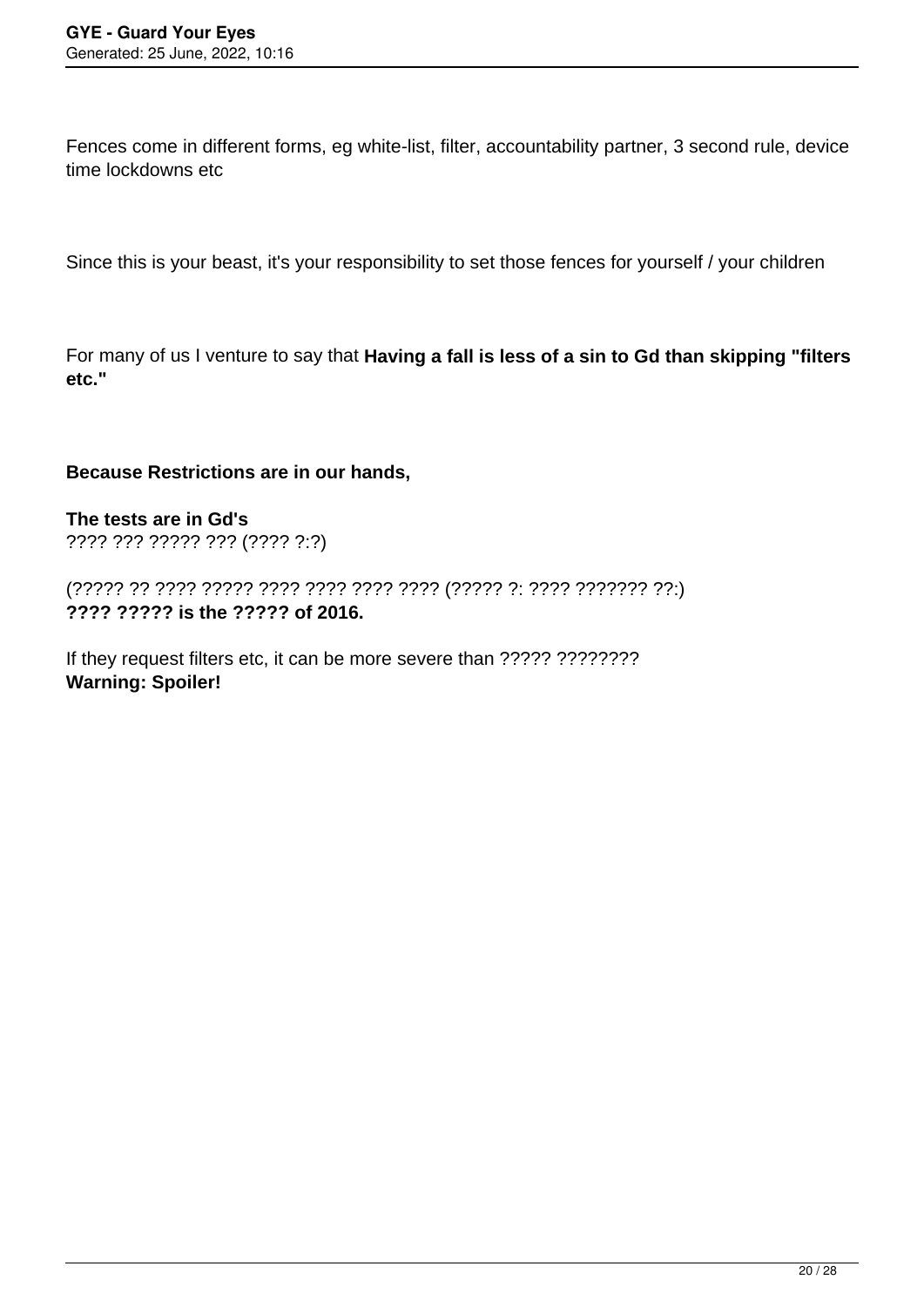There's 2 types of YH. Internal, and external (Vilna Gaon). Which is easier to conquer?

R' Yerucham of Mir zl demonstrates from the insistence of the Torah to repeatedly restrict external temptations, that the external is much more difficult to overcome

?? ???? ??? ??? ????

I have a feeling this is regarding ???? ?????.

If you put your teenager in dangerous location, eg drugs etc. the onus is primarily on the parent, although the child has their own responsibility to do their best like Yosef haTzadik.

Unfortunately nowadays the ???? ????? has infiltrated our homes and is ?????

May we merit to bring the Shechina ?????, which is the true meaning of ?????? ??? ????? ?????

======================================================================== ====

The Mark of Torah - Lust Chizuk Posted by markz - 21 Mar 2016 12:56

?? ??? ??? (?? ????) ??? ???? ??? ????? ?????

\_\_\_\_\_\_\_\_\_\_\_\_\_\_\_\_\_\_\_\_\_\_\_\_\_\_\_\_\_\_\_\_\_\_\_\_\_

[yechidah wrote on 31 Jan 2011 20:35](/forum/id-95105)**:**

All single men

Looking for a beautiful woman to marry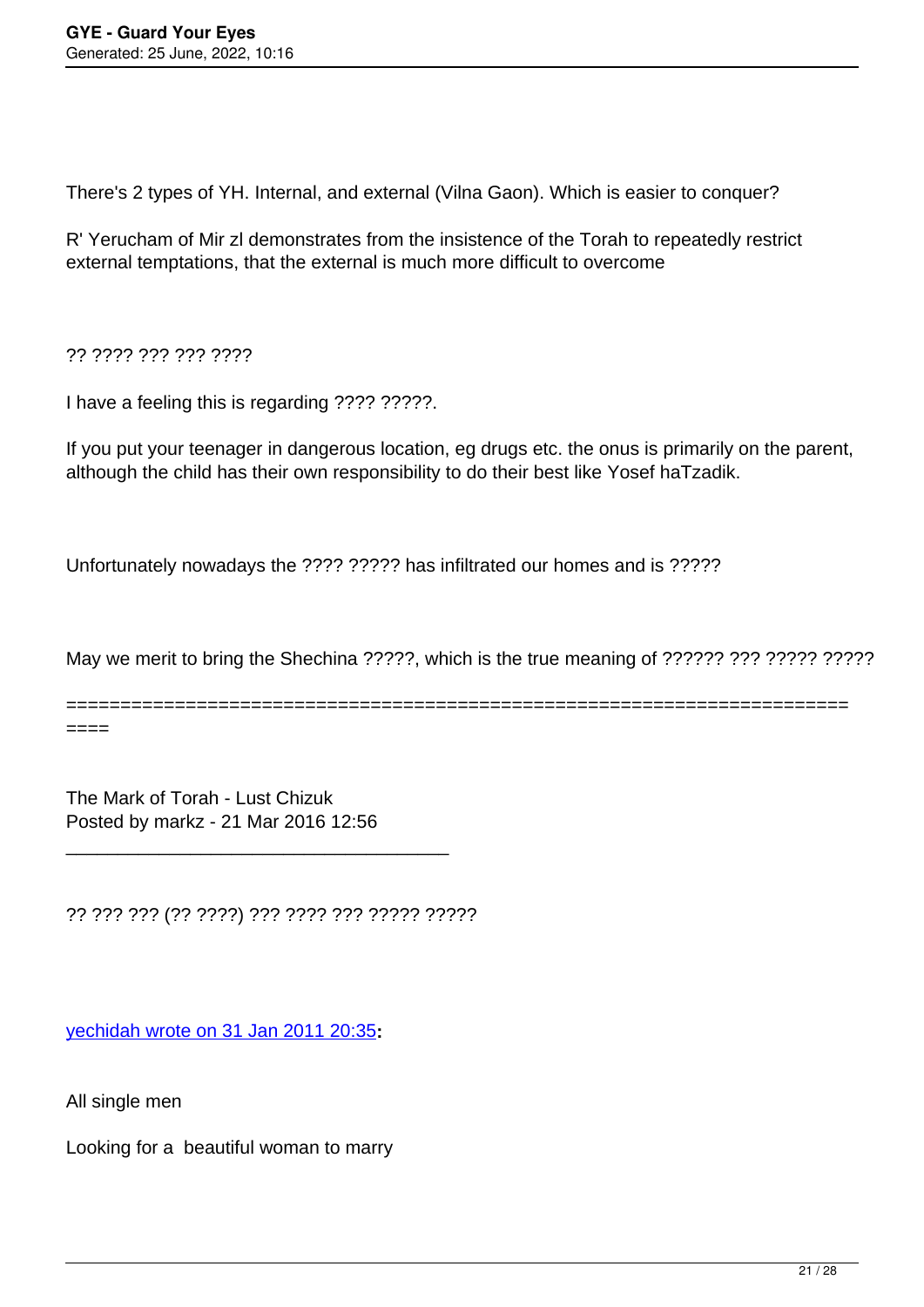All married men

Looking for a beautiful woman

That he does not see in his wife

And "thinks" he sees in another

Remember This:

"Hayafa BaNashim"

Which means "the most beautiful of women"

Has the numerical value of 502

It is the same numerical value as

"Arur Haman"-"Cursed be Haman"

Also 502

And yet it also has the same numerical value

As "Boruch Mordechai"-"Blessed be Mordechai"

Also 502

So proceed with caution, single men,

Take a step back, married men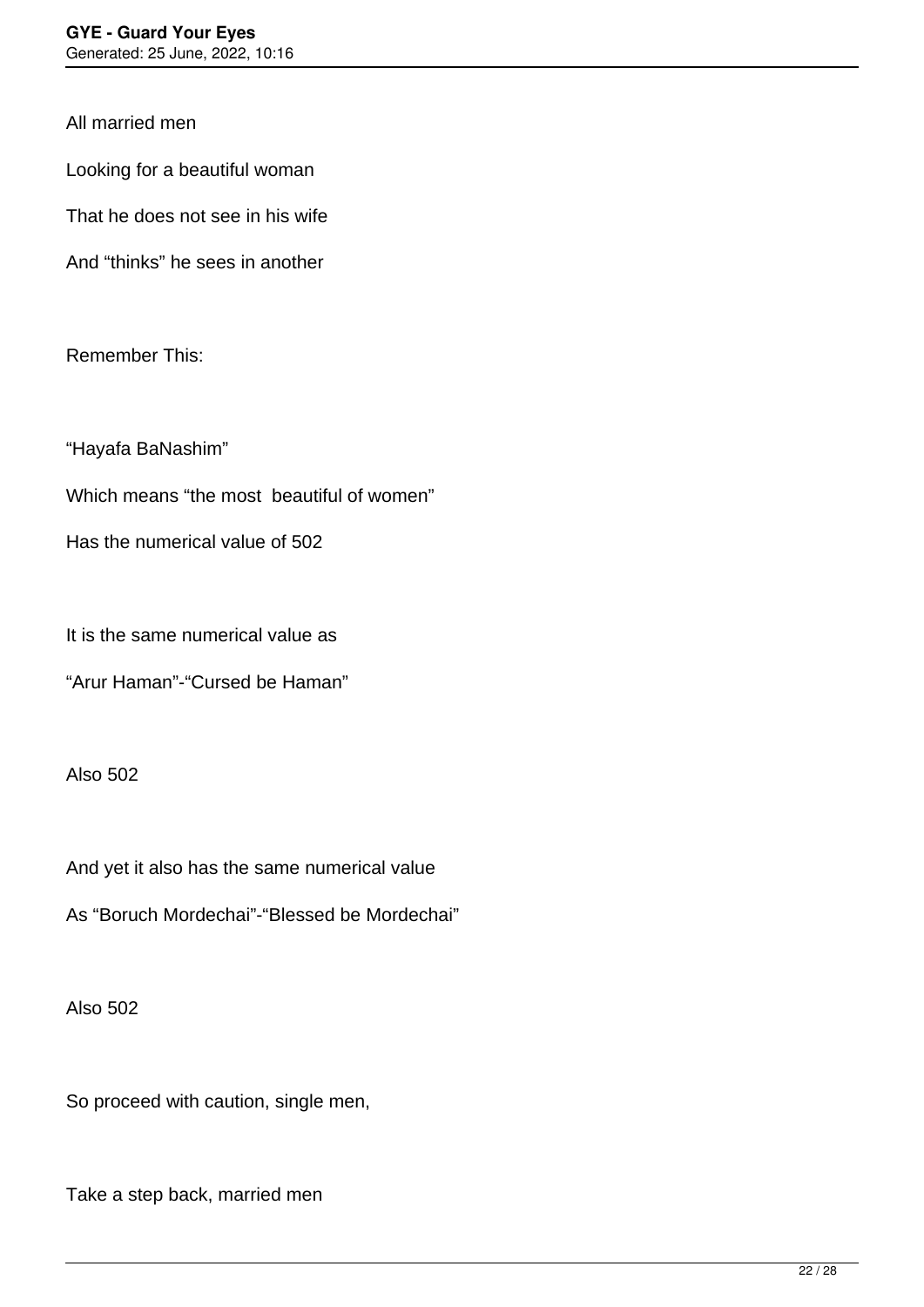You want a beautiful woman

Think of what you wish for

A bride befitting a Mordechai?

Or a witch befitting a Haman?

They may externally look equally exquisite

Both a whopping "502"

Yet one is the truest blessing

And the other is Hell on this earth!!!

Is it the Haman within you seeing her?

Or is it Mordechai within you that perceives her ?

So single men ,pray to God

So you can "see" clearly

The truth of beauty

# And married men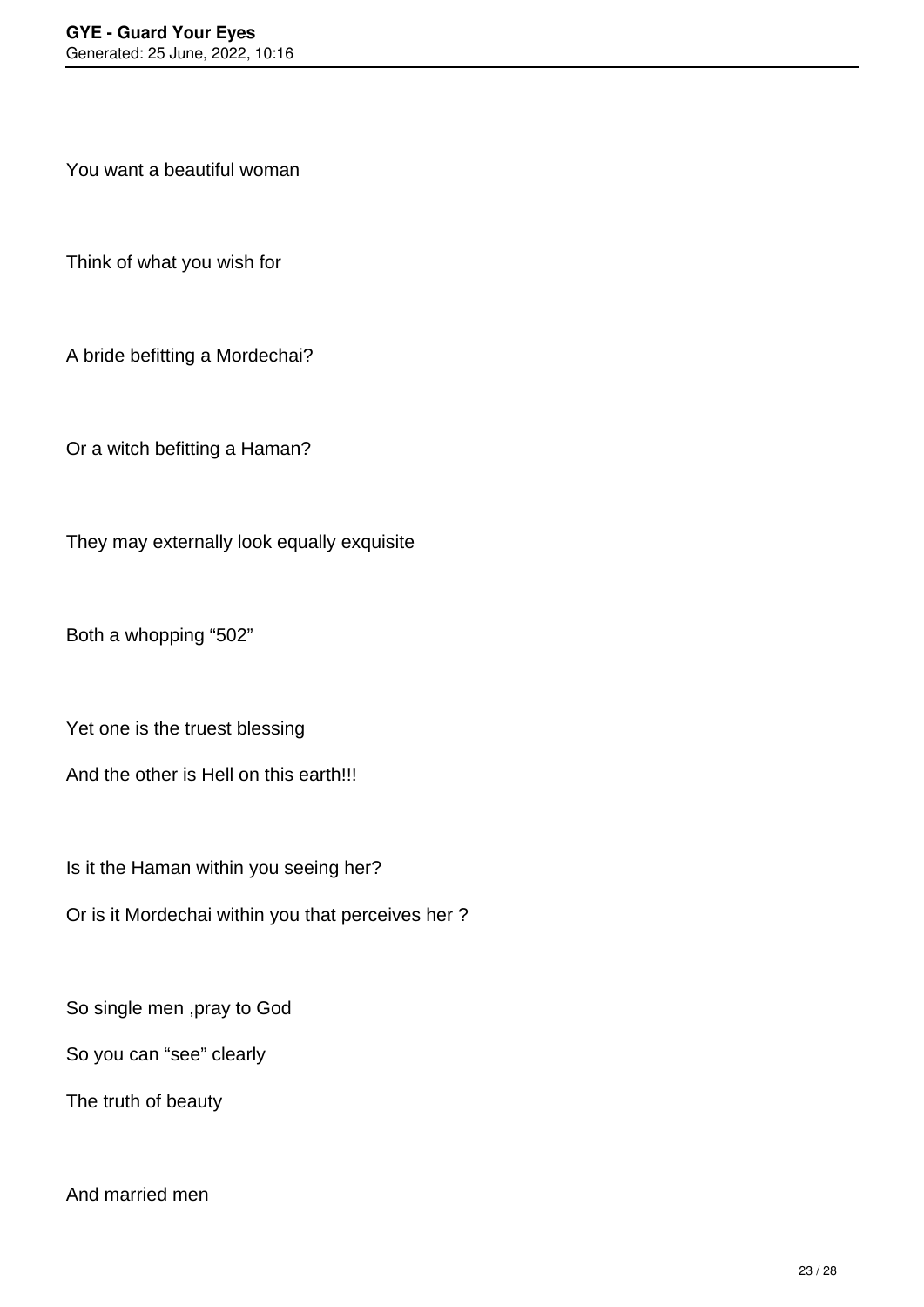See the beauty hidden in what is before you

And if you can't?

Then tap into the gift of Mordechai

Who saw in Esther

The "Chut Hachesed"

That made her beautiful.

And pray for that gift.

you will find

that you can draw to her

That "Chut Hachesed"

with your own words

and kind deeds

towards her

For without prayer,

You single one

Will see a "stunning" Zeresh

Thinking she is Esther

That is the Hell

You will live with

And without prayer

And lacking some very honest soul searching,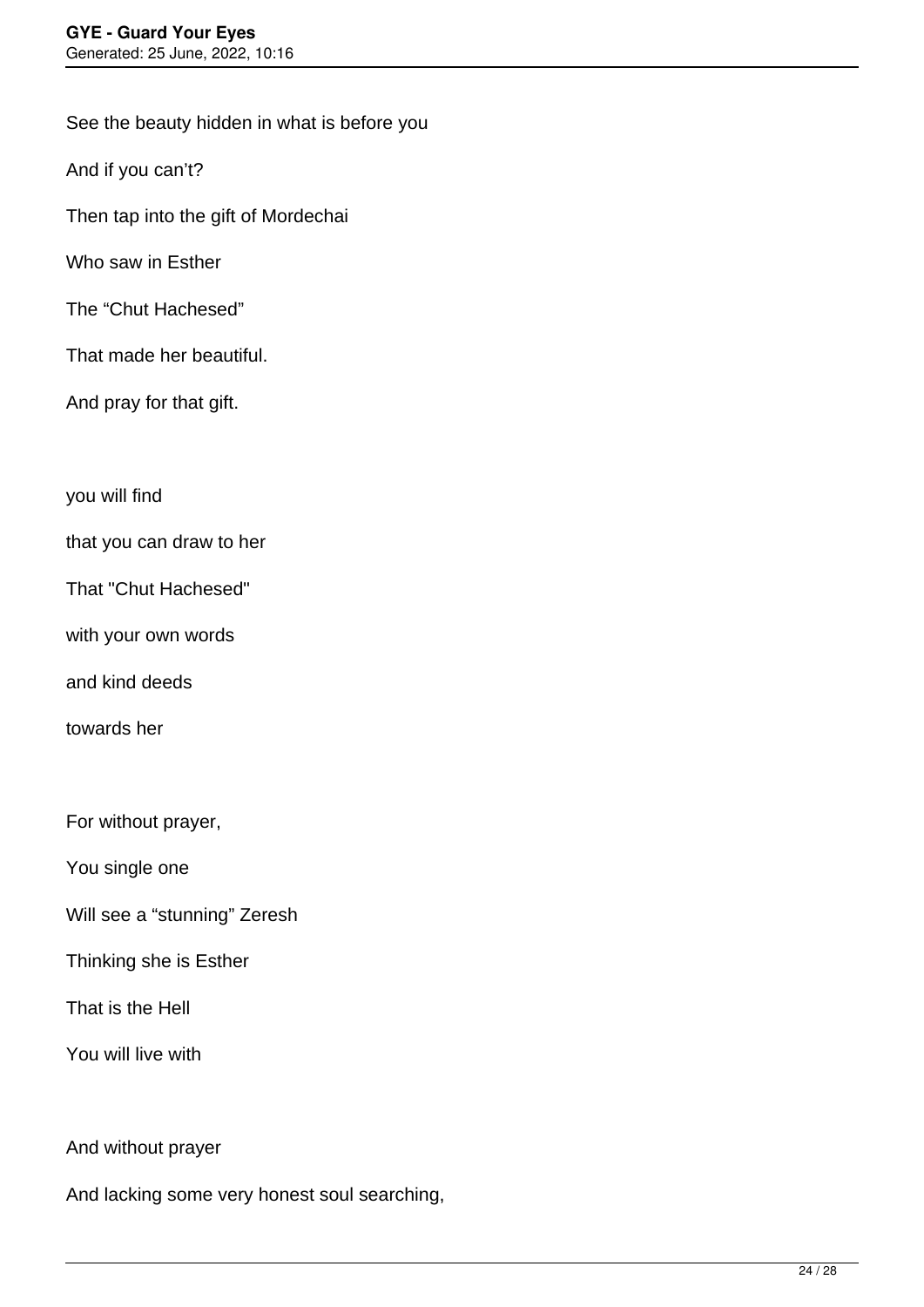You married one,

Will be in mourning all your life

Thinking that you married a Zeresh

Not even dawning on you

That it was Esther all along….

========================================================================

========================================================================

The Mark of Torah - Lust Chizuk Posted by eslaasos - 21 Mar 2016 14:32

\_\_\_\_\_\_\_\_\_\_\_\_\_\_\_\_\_\_\_\_\_\_\_\_\_\_\_\_\_\_\_\_\_\_\_\_\_

This is why this is one of the few threads I keep myself subscribed to.

====

====

The Mark of Torah - Lust Chizuk Posted by markz - 25 Mar 2016 03:46

\_\_\_\_\_\_\_\_\_\_\_\_\_\_\_\_\_\_\_\_\_\_\_\_\_\_\_\_\_\_\_\_\_\_\_\_\_

#### [peloni almoni wrote](/forum/id-237034)**:**

The pasuk says: velo sasuru acharei levavchem ve'acharei einechem. Rashi brings from chazal: the eyes are scouts for the body. The eyes see, then the heart desires, and the rest of the body gets dragged into it as well. This raises an obvious question: the pasuk says einechem only after having said levavchem. If the chazal that Rashi brings is truly the torah sheba'al peh counterpart to this pasuk; if the lesson of this pasuk is, in fact, that first the eyes see and then the heart desires, why is the order switched?

There are many answers given. The following is very close to pashut peshat, and brings an important point home.

The cycle goes as follows: A person is walking, and something provocotive catches the corner of his eye. Curious, his urge is to take a second glance, to turn his head, lift his eyes, and look. Says the torah: velo sasuru acharei levavchem ve'acharei einechem. We cannot control what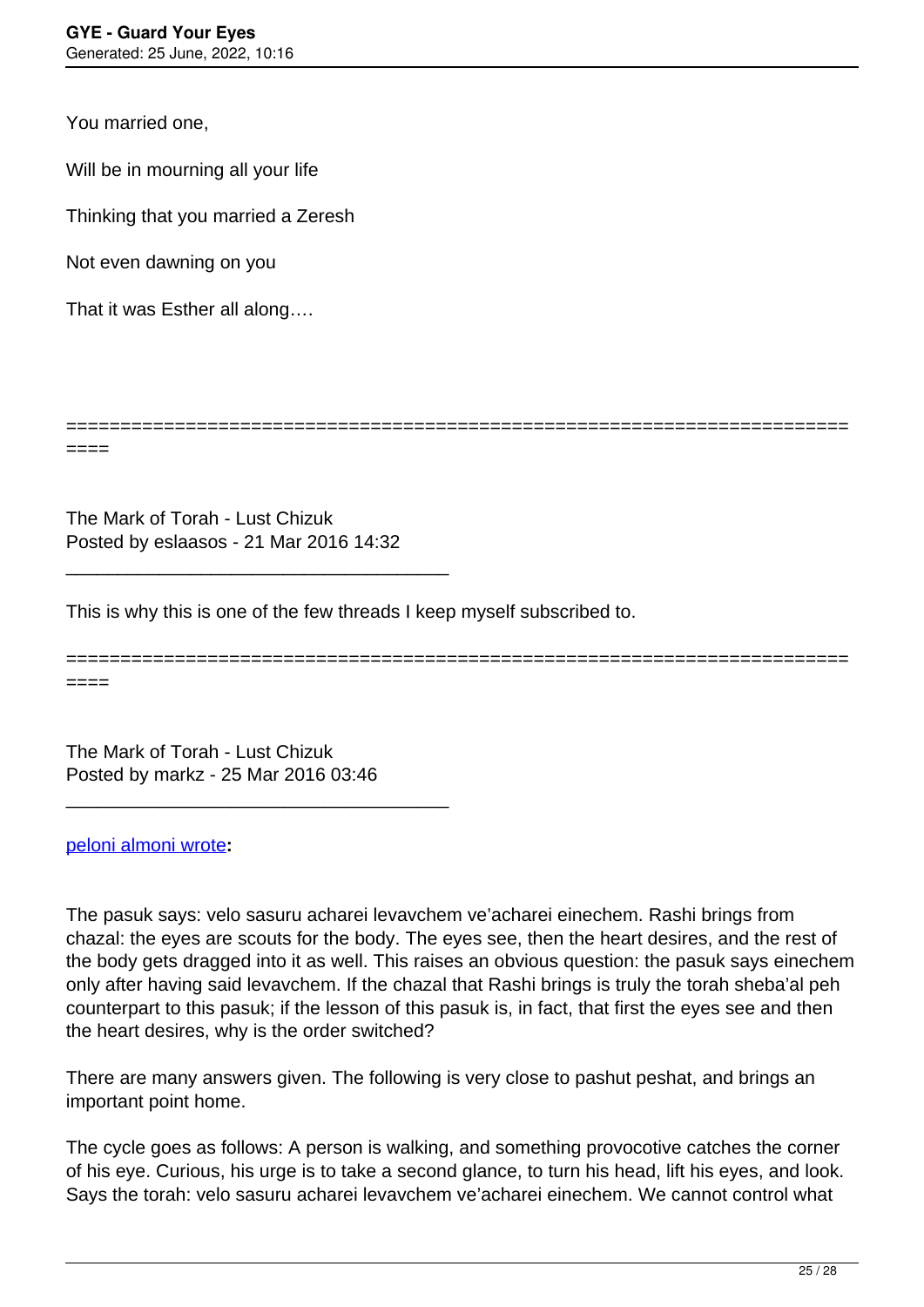leaks into the corner of our eye, or what pops into our direct line of vision. Aunoos, rachamana patreih. The ikkar is not to follow our heart and take a second look. Do you know why? Because the eyes are the scouts for the body. The eye sees, and the heart wants, and leads the rest of the body to sin.

That is why the order is reversed. The pasuk is telling us the prohibition - do not follow your heart to take that second look. The corresponding chazal is warning us of what we know only too well - if you take that second look, the eyes will effect the heart, and pull the body into sin.

I think this is important for any male member of our species, especially us. It is something I am working on myself, as I have come to understand that it is truly the cornerstone to our struggle. Training our self not to take the second glace… and feeling good about it.

This is amazing amazing - I love this original pshat

I'm gonna ask guard to post it in a future email

Keep them coming!!!

========================================================================

====

The Mark of Torah - Lust Chizuk Posted by markz - 25 Mar 2016 12:02

\_\_\_\_\_\_\_\_\_\_\_\_\_\_\_\_\_\_\_\_\_\_\_\_\_\_\_\_\_\_\_\_\_\_\_\_\_

#### [peloni almoni wrote](/forum/id-237034)**:**

The pasuk says: velo sasuru acharei levavchem ve'acharei einechem. Rashi brings from chazal: the eyes are scouts for the body. The eyes see, then the heart desires, and the rest of the body gets dragged into it as well. This raises an obvious question: the pasuk says einechem only after having said levavchem. If the chazal that Rashi brings is truly the torah sheba'al peh counterpart to this pasuk; if the lesson of this pasuk is, in fact, that first the eyes see and then the heart desires, why is the order switched?

There are many answers given. The following is very close to pashut peshat, and brings an important point home.

The cycle goes as follows: A person is walking, and something provocotive catches the corner of his eye. Curious, his urge is to take a second glance, to turn his head, lift his eyes, and look. Says the torah: velo sasuru acharei levavchem ve'acharei einechem. We cannot control what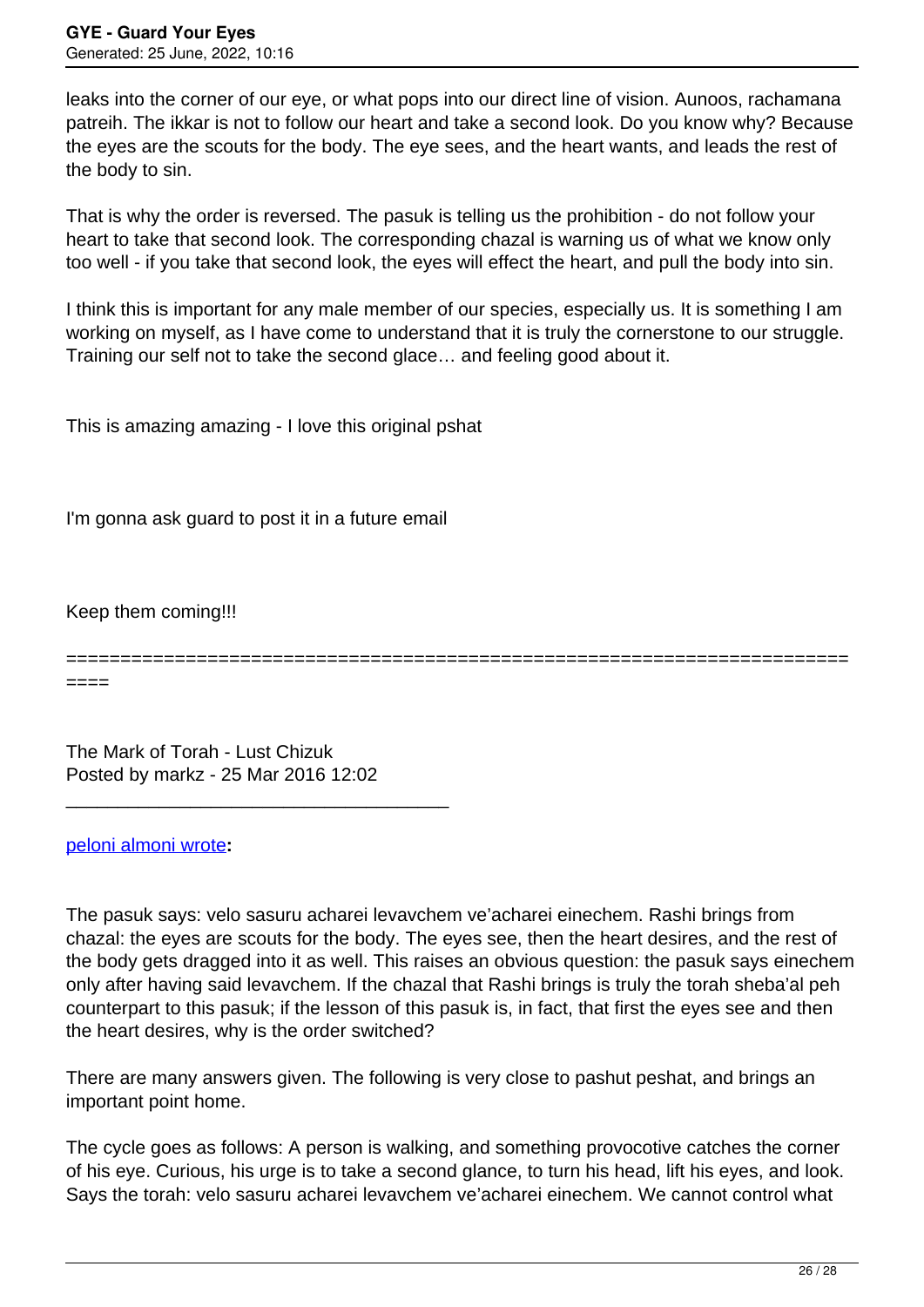leaks into the corner of our eye, or what pops into our direct line of vision. Aunoos, rachamana patreih. The ikkar is not to follow our heart and take a second look. Do you know why? Because the eyes are the scouts for the body. The eye sees, and the heart wants, and leads the rest of the body to sin.

That is why the order is reversed. The pasuk is telling us the prohibition - do not follow your heart to take that second look. The corresponding chazal is warning us of what we know only too well - if you take that second look, the eyes will effect the heart, and pull the body into sin.

I think this is important for any male member of our species, especially us. It is something I am working on myself, as I have come to understand that it is truly the cornerstone to our struggle. Training our self not to take the second glace… and feeling good about it.

I love this original pshat, which I think applies to "non addicts"

Step one - The eyes see accidentally, no problem, nada!

Step 2 - will your heart run wild with it?

For those of us with an addicted mind, the passuk is actually simpler - checking your lust heart rate is Step one, since we don't need sights to turn us on in the first place (although living life doesn't mean constantly checking your lust rate, as dov has mentioned)

======================================================================== ====

The Mark of Torah - Lust Chizuk Posted by cordnoy - 25 Mar 2016 17:15

\_\_\_\_\_\_\_\_\_\_\_\_\_\_\_\_\_\_\_\_\_\_\_\_\_\_\_\_\_\_\_\_\_\_\_\_\_

[markz wrote on 25 Mar 2016 12:02](/forum/id-282481)**:**

[peloni almoni wrote](/forum/id-237034)**:**

The pasuk says: velo sasuru acharei levavchem ve'acharei einechem. Rashi brings from chazal: the eyes are scouts for the body. The eyes see, then the heart desires, and the rest of the body gets dragged into it as well. This raises an obvious question: the pasuk says einechem only after having said levavchem. If the chazal that Rashi brings is truly the torah sheba'al peh counterpart to this pasuk; if the lesson of this pasuk is, in fact, that first the eyes see and then the heart desires, why is the order switched?